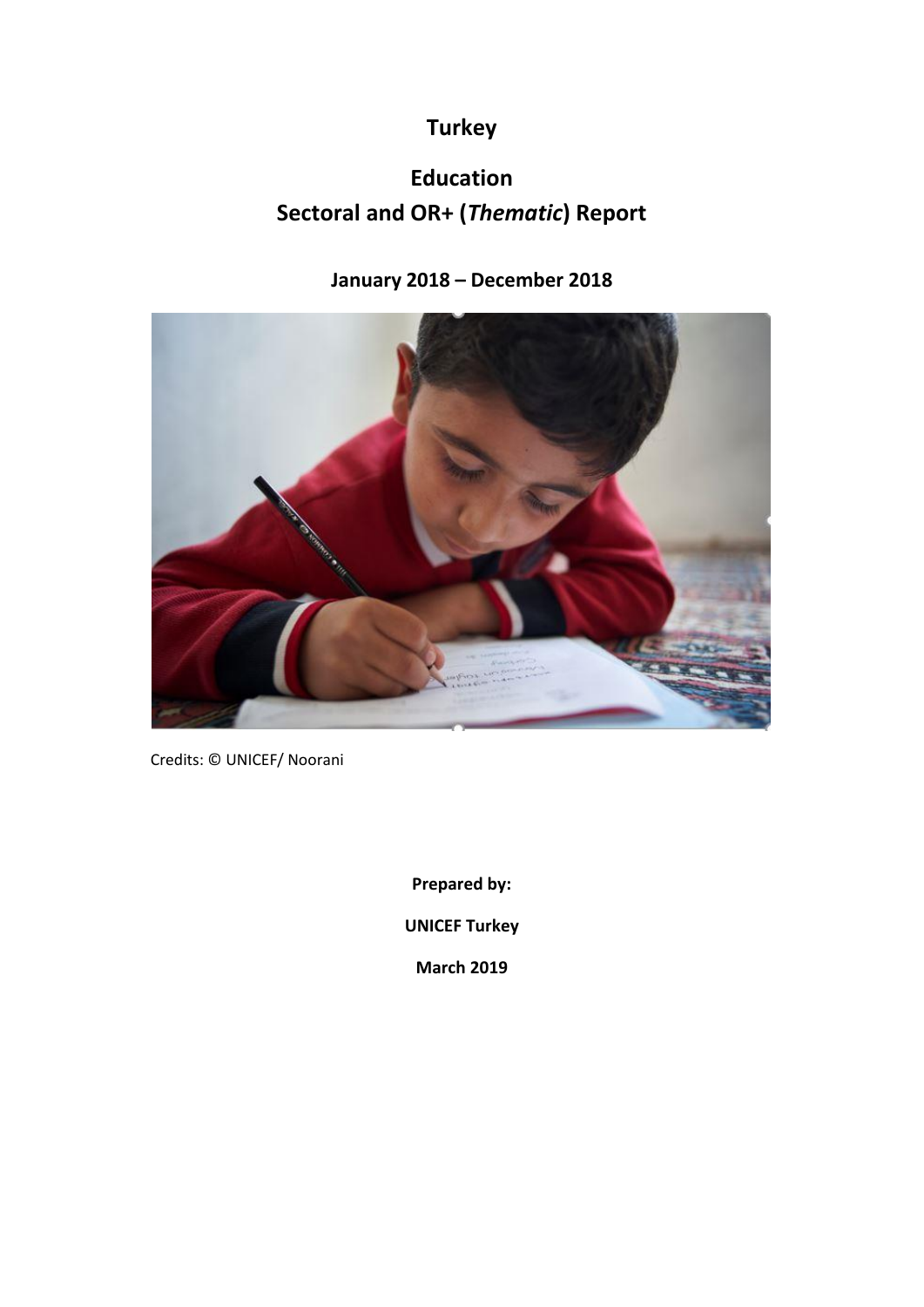## **Table of Contents**

| VII. ANNEXES: HUMAN INTEREST STORIES and DONOR FEEDBACK FORM 23 |  |
|-----------------------------------------------------------------|--|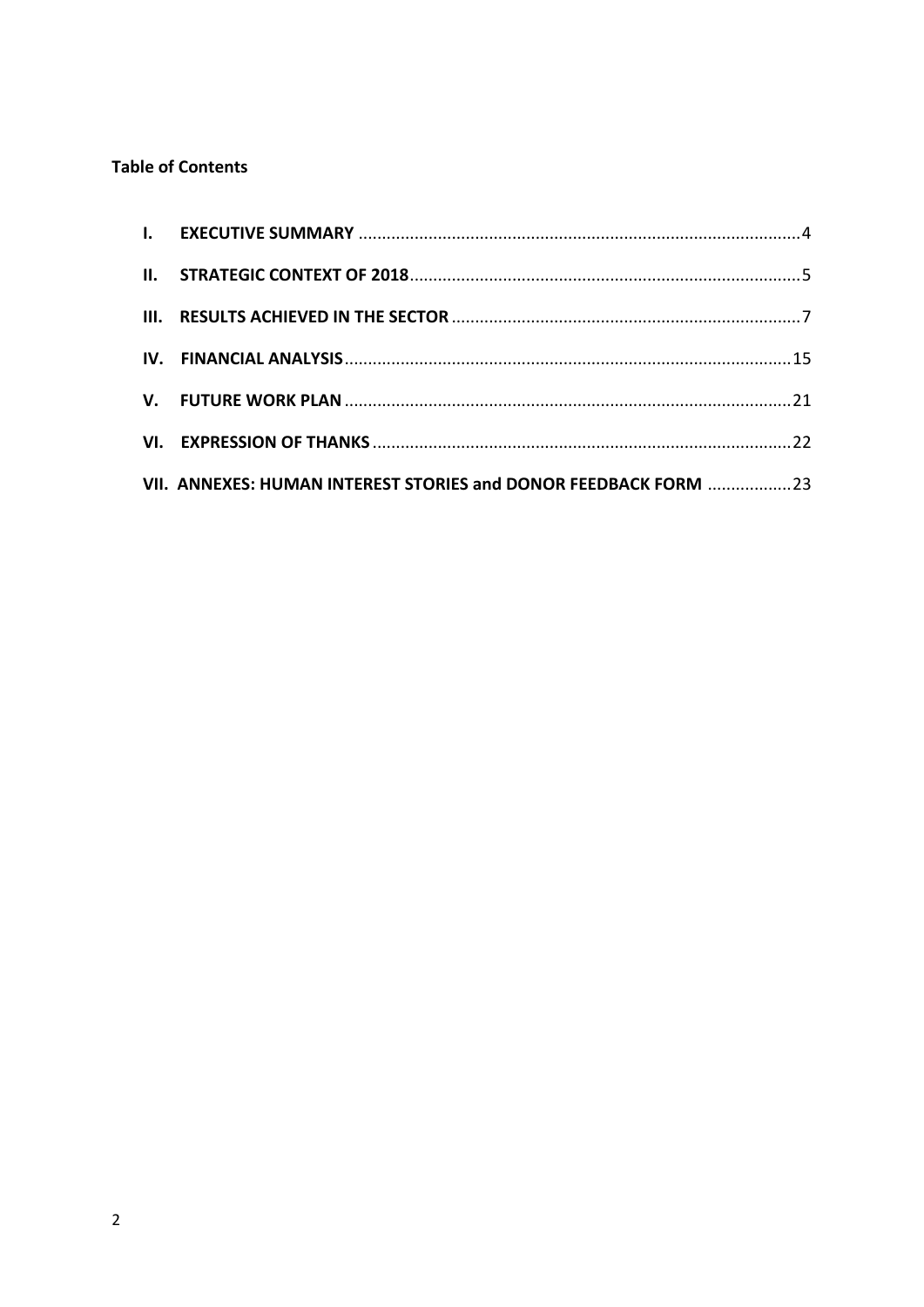## **LIST OF ABBREVIATIONS and ACRONYMS**

| <b>AFAD</b>   | Disaster and Emergency Management Presidency                            |
|---------------|-------------------------------------------------------------------------|
| <b>ALP</b>    | <b>Accelerated Learning Programme</b>                                   |
| <b>BLN</b>    | <b>Basic Literacy and Numeracy</b>                                      |
| <b>CCTE</b>   | <b>Conditional Cash Transfer for Education</b>                          |
| co            | Country Office                                                          |
| <b>CPD</b>    | <b>Country Programme Document</b>                                       |
| <b>CSFE</b>   | <b>Child Social Financial Education</b>                                 |
| <b>CwD</b>    | <b>Children with Disabilities</b>                                       |
| <b>ECE</b>    | Early Childhood Education                                               |
| <b>ECD</b>    | Early Childhood Development                                             |
| <b>EMIS</b>   | <b>Education Management Information System</b>                          |
| <b>GAP</b>    | Southeast Anatolia Project Administration                               |
| <b>GDP</b>    | <b>Gross Domestic Product</b>                                           |
| <b>GER</b>    | <b>Gross Enrolment Rate</b>                                             |
| GoT           | Government of Turkey                                                    |
| <b>IMPR</b>   | International Middle East Peace Research Centre                         |
| <b>MoFLSS</b> | Ministry of Family, Labour and Social Services                          |
| <b>MoNE</b>   | Ministry of National Education                                          |
| <b>MoYS</b>   | Ministry of Youth and Sports                                            |
| <b>NFE</b>    | <b>Non-Formal Education</b>                                             |
| <b>NGO</b>    | Non-governmental organization                                           |
| <b>OECD</b>   | Organisation for Economic Cooperation and Development                   |
| <b>OOSC</b>   | Out of School Children                                                  |
| <b>PSS</b>    | <b>Psychosocial Support</b>                                             |
| <b>PTT</b>    | Posta ve Telgraf Teşkilatı (Turkish Post Office)                        |
| <b>RAM</b>    | Rehberlik ve Araştırma Merkezi (Counselling and Research Centers)       |
| <b>SBO</b>    | <b>Strategy and Budget Office</b>                                       |
| <b>SCBA</b>   | School- and Classroom-Based Assessment                                  |
| <b>SDGs</b>   | Sustainable Development Goals                                           |
| SOPG-9        | School Orientation Programme for Grade 9                                |
| <b>SVEP</b>   | <b>Syrian Volunteer Education Personnel</b>                             |
| <b>TEC</b>    | <b>Temporary Education Center</b>                                       |
| <b>TLC</b>    | <b>Turkish Language Course</b>                                          |
| ToT           | <b>Training of Trainers</b>                                             |
| <b>TPS</b>    | <b>Turkish Public School</b>                                            |
| <b>TRC</b>    | <b>Turkish Red Crescent</b>                                             |
| <b>TVET</b>   | <b>Technical and Vocational Education and Training</b>                  |
| <b>UNICEF</b> | United Nations Children's Fund                                          |
| <b>UTP</b>    | <b>Under Temporary Protection</b>                                       |
| <b>YÖBIS</b>  | Yabancı Öğrenci Bilgi İşletim Sistemi (Education Management Information |
|               | System for Foreign Students)                                            |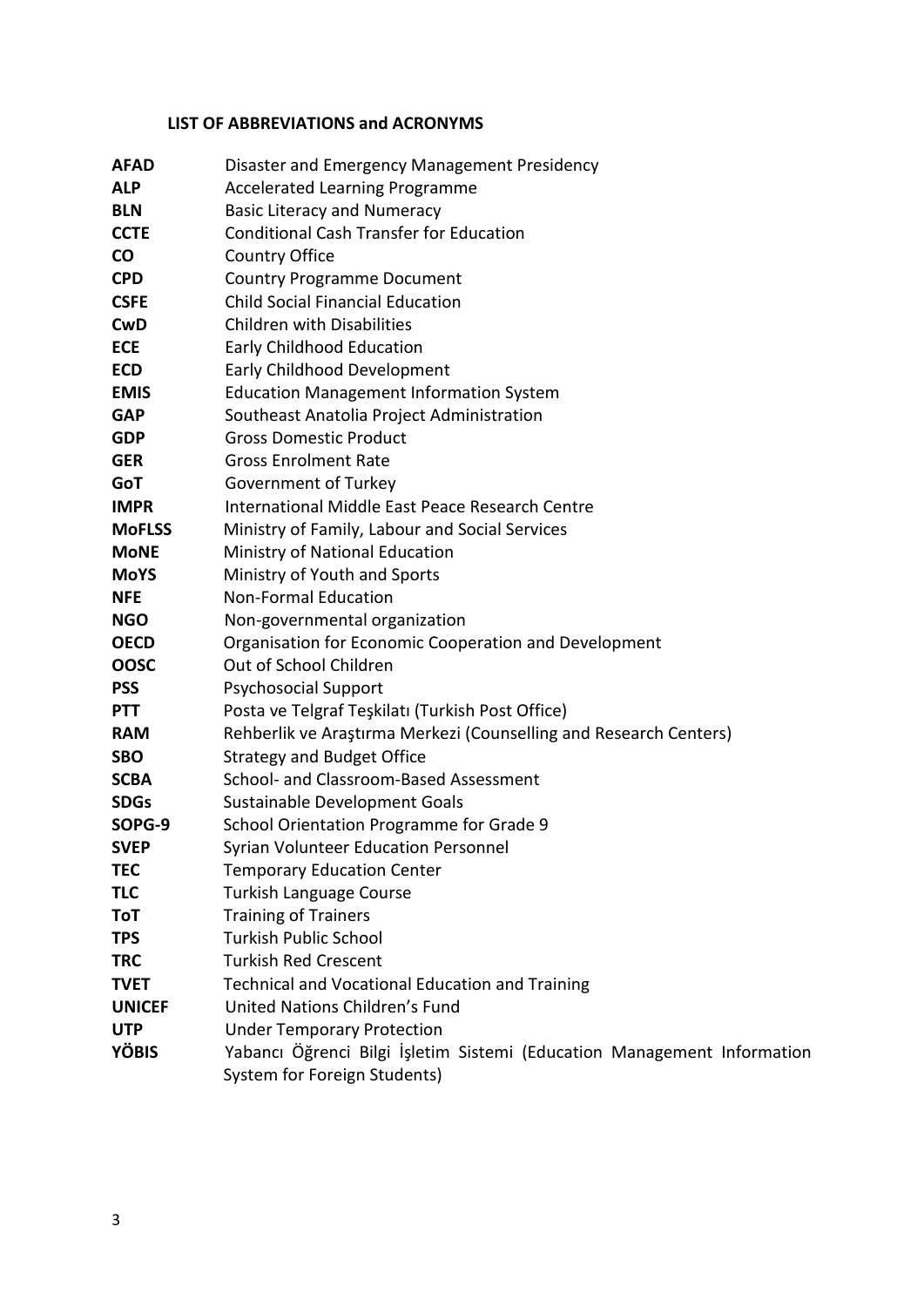#### <span id="page-3-0"></span>**I. EXECUTIVE SUMMARY**

Turkey faced significant development challenges in 2018, particularly in the provision of quality inclusive education services to vulnerable children and adolescents, including Syrians under temporary protection. Although critical progress has been made for both Turkish and refugee children in terms of educational achievement in 2018, the education system requires further strengthening in order to adequately respond to ever-changing and increasing demands faced as a result of the unprecedented scale of the protracted Syria crisis entering its 9th year.

UNICEF continues to be the partner of choice for the Government of Turkey in the area of education. As reported in 2017, UNICEF and the Ministry of National Education (MoNE) have continued focusing on systems-strengthening to uphold the rights of the most disadvantaged children and adolescents, including girls, children with disabilities, working children and refugee children.

UNICEF's current Country Programme Document (CPD) 2016-2020 focuses on an inclusive education approach that contributes to two major outcomes and three related output areas:

1) Increase equity through social inclusion and resilience building:

- i. Access to formal education
- ii. Quality inclusive education

2) Enhance and sustain gender equality among children into adolescence:

i. Education opportunities for adolescent girls and boys.

Pursuing the goal of access to quality inclusive education for all children in 2018, UNICEF has collaborated closely with MoNE and other partners to deliver key results for children in the areas: improving teaching and learning standards, curricula and learning environments; strengthening professional development systems for education personnel; enhancing learning assessment systems; strengthening education management information systems; increasing public awareness on child rights and quality inclusive education; enhancing behaviours and knowledge of families related to education; developing and implementing education personnel management strategies; supporting school-related costs for families; scaling up inclusive and child- and adolescent-friendly learning environments; expanding quality ECE services targeting vulnerable young children; creating protective, gender-sensitive programmes and services within the education system; supporting the development of quality non-formal and/or informal education opportunities for adolescents; and providing inclusive early childhood education opportunities for children with disabilities.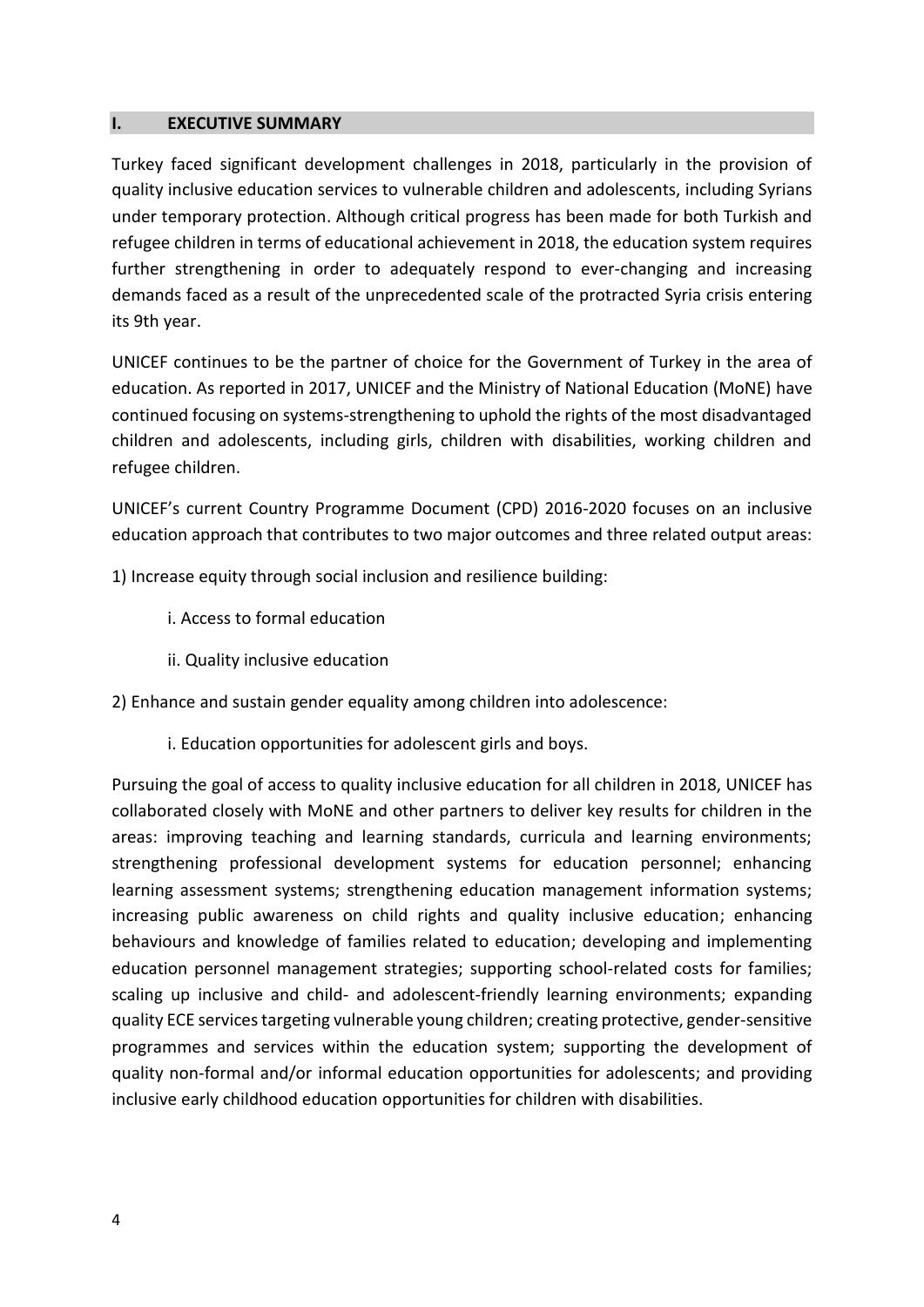UNICEF utilizes strategies including evidence-based advocacy, policy dialogue, capacity building, technical assistance and promotion of inter-ministerial coordination and crosssectoral linkages to achieve these results in education.

The flexibility of thematic funds received for education in 2018 has significantly contributed to the successful planning, implementation and achievement of sustainable results in the above-mentioned output areas.

### <span id="page-4-0"></span>**II. STRATEGIC CONTEXT OF 2018**

Turkey is classified as an upper middle-income country with a relatively high Human Development Index ranking<sup>1</sup> and has considerable capacity to uphold and protect children's rights. Nevertheless, challenges related to child poverty, child labour, child marriage and gender discrimination continue to affect the young population. In addition, gaps remain in access to quality inclusive education and in protection from violence and abuse, particularly for the most vulnerable groups and individuals. Among the most vulnerable are children with disabilities, working children, adolescent girls and boys, children in contact with the law and refugee children.

The Presidential and Parliamentary elections in June 2018, and the simultaneous adoption of the new Presidential system of government, constituted major political events in 2018. A number of changes were made in the structure of the government. Key partners for the Turkey-UNICEF Country Programme underwent significant restructuring. The Ministry of Family and Social Policies was merged with the Ministry of Labour and Social Security to create a new Ministry of Family, Labour and Social Services (MoFLSS). The Ministry of Development was abolished and the Strategy and Budget Office (SBO) of the Presidency was established. The finalization of the 2019-2023 National Development Plan was postponed until 2019.

The state of emergency put in place after the 2016 coup attempt was lifted. New antiterrorism measures were introduced. Terrorist attacks and other security incidents continued to decline in comparison to previous years.

The Gross Domestic Product grew by 7.2% and 5.3% in the first two quarters. The Turkish Lira weakened, GDP growth slowed down (1.6% in the third quarter) and inflation rose (20.3% at year-end). The New Economic Programme envisages modest growth and relatively tight budgets for 2019 and 2020.

In 2018, Turkey remained the country with the largest registered refugee population in the world. By year-end, almost 4 million refugees and asylum-seekers were registered in Turkey, of whom over 1.7 million were children. There were over 3.6 million Syrian refugees in Turkey as of December 2018, including 1.6 million children. The majority are living in host

**.** 

 $1$  According to the UNDP Human Development Index, Turkey ranks 64 out of 189, from http://hdr.undp.org/en/countries/profiles/TUR.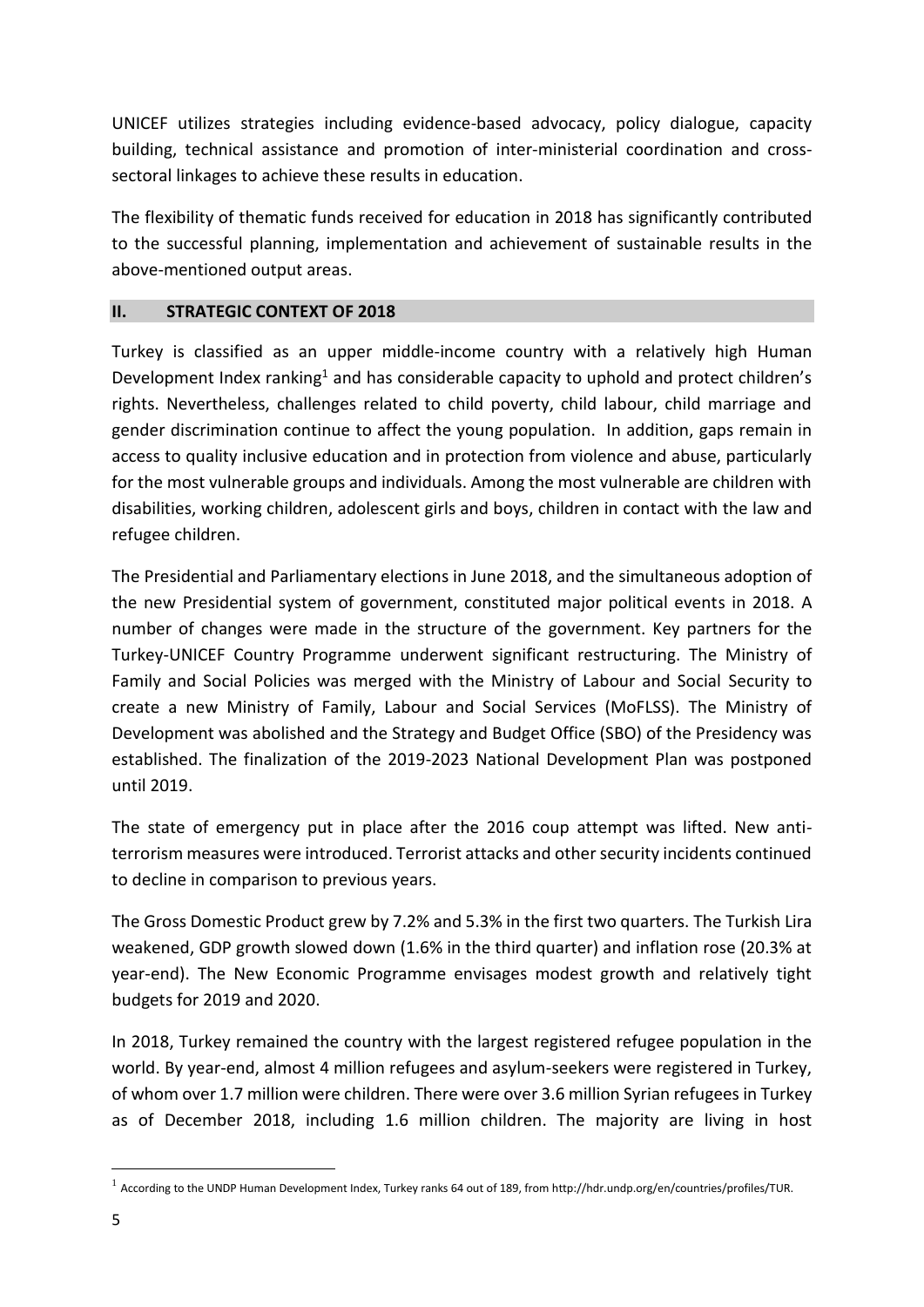communities throughout Turkey, with the proportion of refugees living in temporary accommodation centres (camps) falling to about 4%. There are also about 370,000 non-Syrian refugees and asylum-seekers in Turkey, including approximately 120,000 children. Some irregular migrants, including children, continue to reach or attempt to reach Europe via Turkey, many risking death at sea. The numbers apprehended or rescued in Turkey continued to increase.

The Government continued to lead the overall crisis response and remained the largest provider of humanitarian aid to Syrians as well as other refugee and migrant groups in 2018. The United Nations Country Team and other actors continued to support national efforts to respond to the Syria refugee crisis within the framework of the Regional Refugee and Resilience Plan.

Nevertheless, many refugee children continued to face challenges in terms of material deprivation, limited access to services, and protection risks. The 2019 Annual Programme of the Presidency acknowledges the need to increase and diversify the services provided to refugee children and young people in several areas and highlights the need for more programmes to develop their life skills and enhance social cohesion.

While Turkey is committed to responding to the needs of refugees and has invested significant national resources in providing access to a wide range of services, the unprecedented scale of the crisis continues to require increased and sustained international financial and technical support. These challenges are addressed by UNICEF's strategic partnerships which work to strengthen systems by engaging in advocacy and policy dialogue at all levels and enhancing and expanding strategic partnerships with national and local public institutions. UNICEF also supported the delivery and increase in the quality of services reaching all children, particularly the most vulnerable.

UNICEF is strategically well positioned to further address ongoing and future challenges and changes in the country context particularly with the support of much needed flexible longerterm funding in order to ensure sustainable and long-lasting results for refugee and vulnerable Turkish children. Throughout its 60 years of experience in Turkey UNICEF has built strong partnerships with government line ministries, local institutions (including municipalities), NGOs, research institutions, the donor community and other UN agencies to improve children's access to quality inclusive education. Specifically, the long relationship with the Ministry of National Education (MoNE) has remained a critical cornerstone for effective planning, implementation and monitoring of education programmes, making UNICEF a key actor in the education sector. UNICEF capitalizes on this important role and continues to facilitate and convene education stakeholders at all levels to coordinate closely with MoNE the most effective and innovative responses. This is also reflected, among others, in the continual UNICEF's rolling work plan with MoNE- and the Regional Refugee and Resilience Plan (3RP) work plan, which are systematically and frequently revisited in order to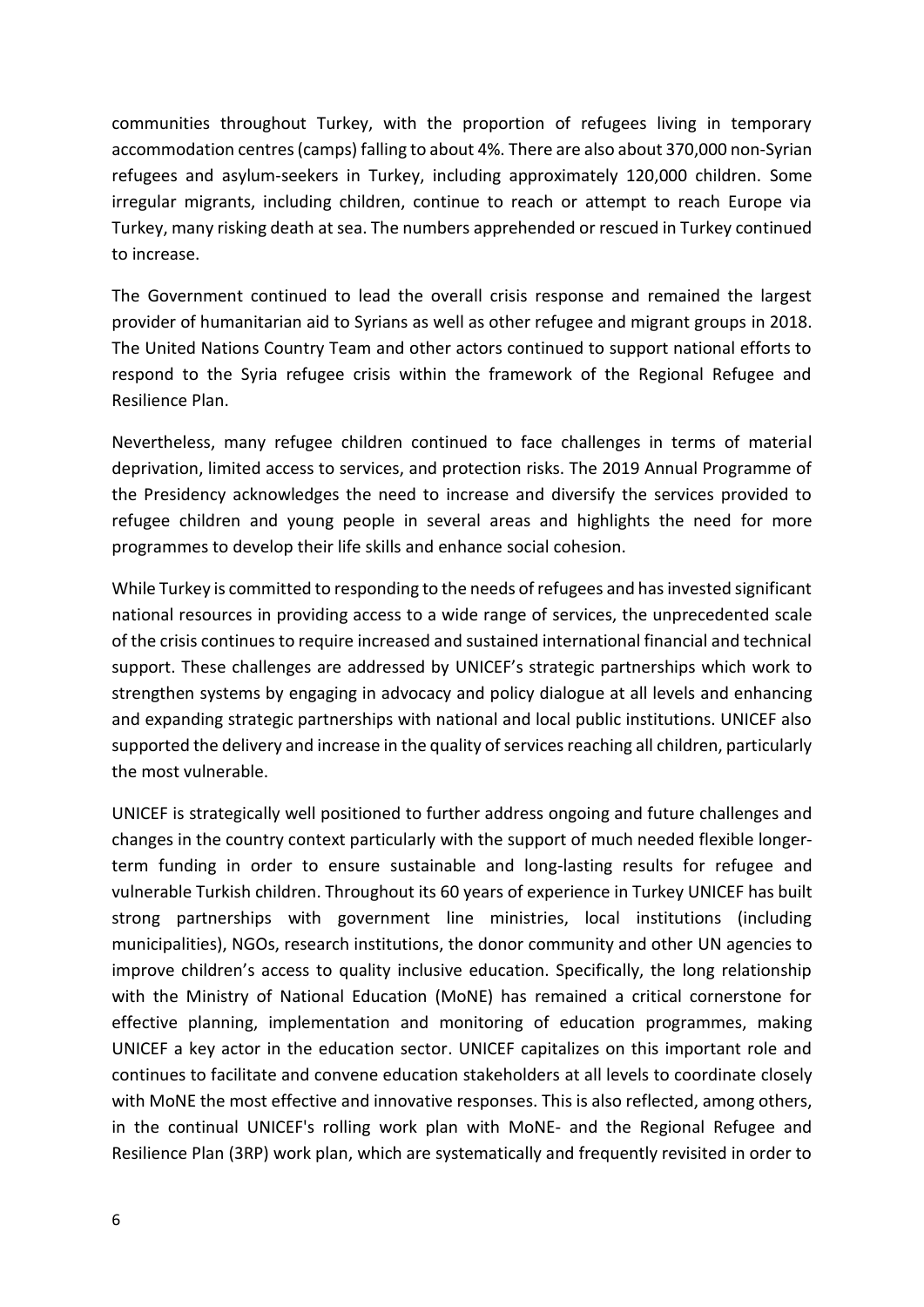better respond to the ever-changing, prioritized education needs of all vulnerable children in Turkey.

## <span id="page-6-0"></span>**III. RESULTS ACHIEVED IN THE SECTOR**

The 2030 Agenda for Sustainable Development lays out a concrete set of seventeen goals seeking to achieve peace and prosperity on a global scale. Quality education is the fourth goal of the Agenda and seeks to ensure children's complete free primary and secondary schooling by 2030.

Priority areas for UNICEF are outlined in the Country Programme Document (CPD) for 2016- 2020, which is agreed with the Government of Turkey and approved by UNICEF's Executive Board.<sup>2</sup> The 2016-2020 UNICEF Country Programme has built on ongoing efforts to strengthen and expand existing national systems to address the needs of all children and adolescents in Turkey, with a sharpened focus on equity to reach those who are most vulnerable, including Syrian and non-Syrian refugee children.

## **FORMAL EDUCATION FOR CHILDREN UNDER TEMPORARY PROTECTION (3-17 year olds):**

Formal education is compulsory in Turkey for grades 1 through 12. In the 2017-18 school year, enrolment in primary and lower-secondary education was at over 98% for both schooling levels among Turkish children, however, it dropped to 87.6% at the upper secondary level. While in some provinces (particularly in the East), adolescent girls are less likely to go to school than boys, the trend is inverted in other provinces. Refugee girls and boys in host communities face challenges with enrolment in accredited schools, including TECs for refugee children and Turkish public schools, which are open for both Turkish and refugee children.<sup>3</sup>

When it comes to the enrolment of Syrian children in formal education, as of December 2018, 645,140 children were enrolled in Turkish Public Schools (TPSs) and in Temporary Education Centers (TECs) which is nearly three times higher than the enrolment rate in the 2014 school year. In 2018, the GER was highest for children in primary school (97%) but decreased to 58% for children in lower secondary school, and further decreased to only 26% for learners at the upper secondary level. In terms of gender parity, Syrian girls are 7% more likely to be in school than boys.

Despite the Government of Turkey' s efforts to gradually integrate refugee children into the public-school system and the significant increase in the enrolment of Syrian and refugee children into formal education there are still approximately 400,000 refugee children out of

1

<sup>&</sup>lt;sup>2</sup> For more information on UNICEF's CP 2016-2020, please find the Turkey Country Programme Document on UNICEF's websit[e here.](https://www.unicef.org/about/execboard/files/2015-PL19-Turkey_CPD-ODS-EN.pdf) <sup>3</sup> The 2014 MoNE Circular reaffirmed access of refugee children to education opportunities in Turkey, including Turkish state schools (and TECs). However, there are many bottlenecks that make it challenging in practice: availability of spaces for learners in schools, school management's willingness, teachers' capacity to provide inclusive education considering the special needs of refugee children (Turkish language, other academic and psychosocial support needs).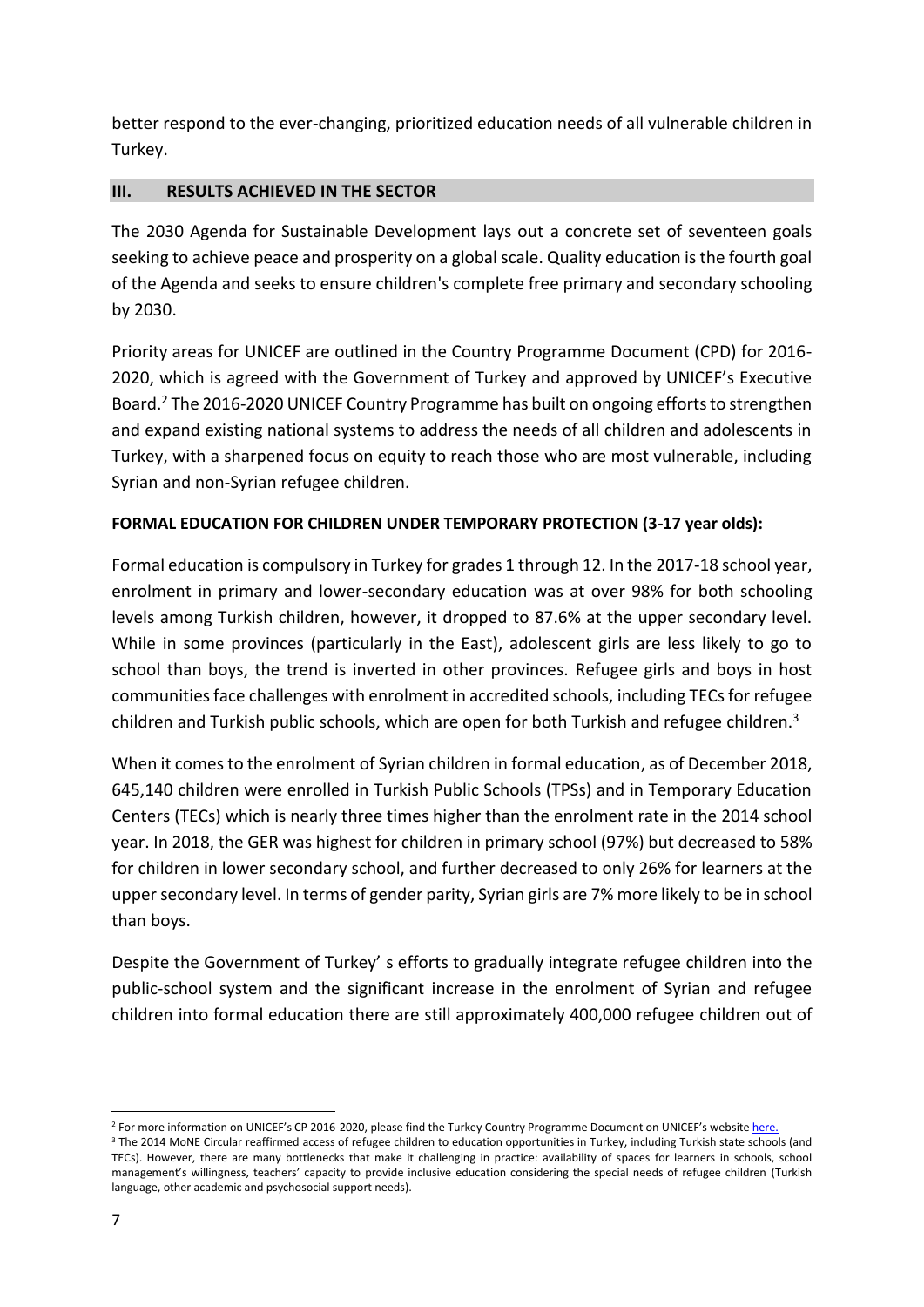school. <sup>4</sup> Barriers to school enrolment and continuous attendance include: families' limited financial means, difficulties in maintaining positive parenting practices as well as accessing and utilizing social services, the high mobility of refugees, gaps in the refugee registration system, and the limited availability of places for learners in some accredited schools.

Regarding Early Childhood Education (ECE), MoNE has recently issued a new policy of having all 54-month year old children enrolled in at least one year of ECE by 2020. In the 2017-2018 school year, the net preschool enrolment rate was 66.9% for five-year-olds among Turkish children. This is an improvement over previous years, but regional and other discrepancies persist. For Syrian children living in Turkey, the Gross Enrolment Rate for preschool was 33.6% in the 2017-2018 school year.

Given the strategic importance of preschool education for enhancing children's school readiness, UNICEF, together with other partners, are supporting MoNE in implementing its 2020 policy, including the scale up of the provision of different forms of ECE, to complement what is available in formal education system, such as community- and home-based ECE.

In 2018, 16,063 Turkish and Syrian children (7,892 girls; 8,171 boys) benefitted from ECE activities with the support of UNICEF. Moreover, 18 ECE container classrooms were provided to Bursa and Ankara provinces with the capacity to accommodate 900 children.<sup>5</sup>

Moreover, with the purpose of enhancing the parenting skills of Syrian families with young children, in 2018 an Early Childhood Development (ECD) mobile phone application for 0-6 year olds was adapted for Syrian families and is expected to reach approximately 10,000 Syrian families with key ECD-related information by the end of 2019.

Persistent barriers and challenges to formal education include supply, demand and policy related issues. In order to facilitate access to formal education, in 2018 UNICEF continued to collaborate with MoNE in strengthening the education system (which is being overstretched especially in areas where there are high concentrations of Syrians). This supply focus included support for the capacity development of education personnel, and the maintenance and improvement of school learning environments.

Ensuring an adequate supply of education services adapted to the needs of refugee students and families was facilitated by the provision of monthly incentives to Syrian Volunteer Education Personnel (SVEP). As of December 2018, a total of 12,994 SVEPs (6,062 men; 6,932 women) received monthly incentives in line with the Turkish minimum wage through a tripartite arrangement between UNICEF, MoNE, and the Turkish Post Office (PTT).

1

<sup>4</sup> In December 2018, the estimated enrolment rates were 3.2% in camps (20,965) and slightly above 96.8% in host communities (624,175) respectively (including Temporary Education Centers, Turkish Public Schools and Open High Schools). At the time of printing this document, no further updates were available.

<sup>5</sup> The container classrooms installed in 2018 were upgraded with water and sanitation facilities adapted for the specific needs of young learners and for children with disabilities.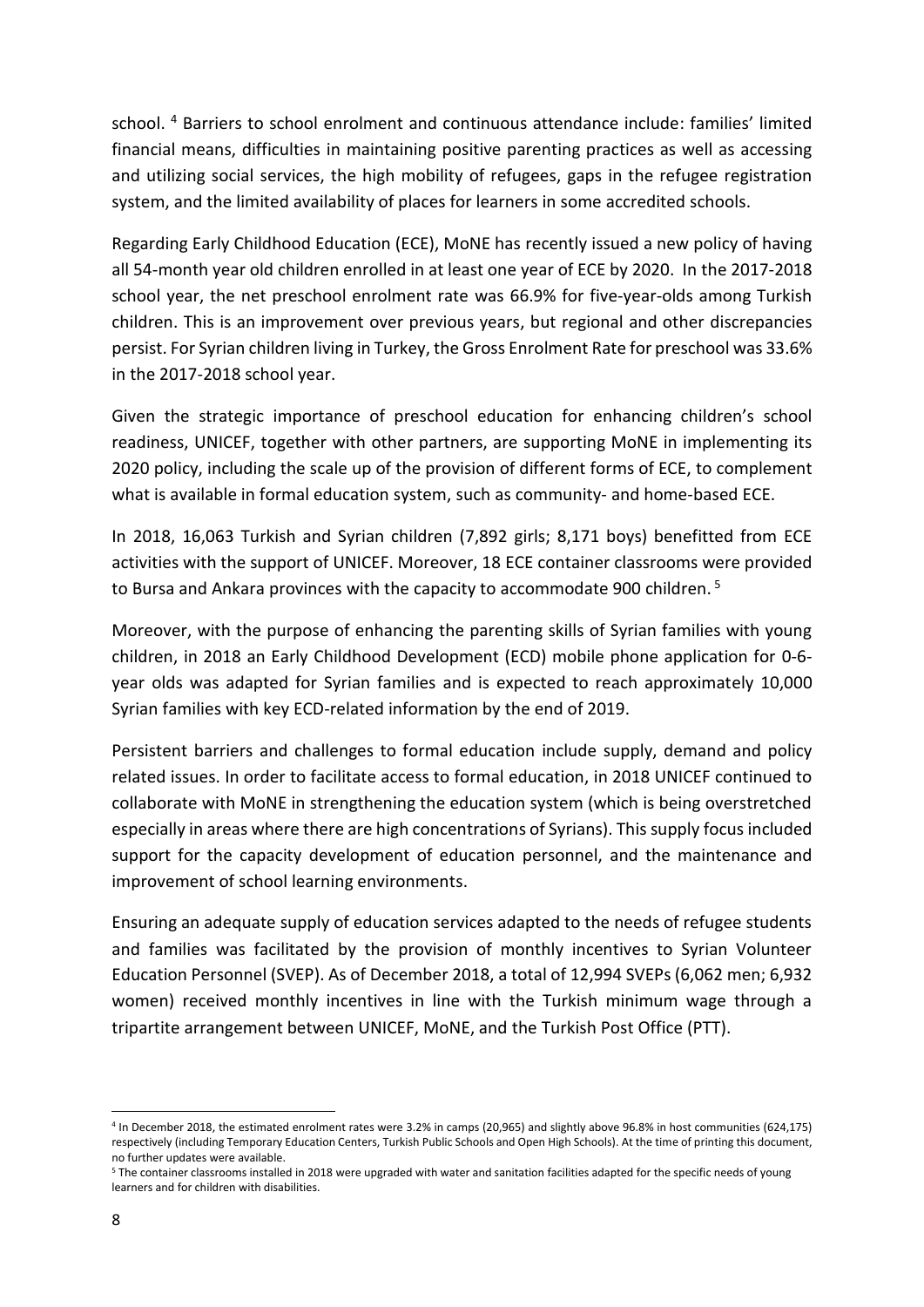328 TECs were supported with school maintenance costs, benefiting 188,440 children with quality conditions for learning. This support covered the cost of consumables (e.g. cleaning supplies, stationery for school staff, etc.), the cost of teaching supplies, and maintenance and light repairs of school facilities, furniture and equipment. School maintenance support facilitated the acceptance of more Syrian children into double-shifted TPSs, enhancing social cohesion between Syrian and Turkish communities. Moreover, in 2018 to reduce school costs and further promote social cohesion, UNICEF distributed 800,000 school bags and stationery kits to Syrian and vulnerable Turkish students across the country.

At the policy level, significant progress was made on the development of the Education Personnel Management Strategy, which will make it possible for SVEP to continue to contribute to the education of children as students transition from the Temporary Education Centres (TECs), which serve refugees only, to Turkish public schools (TPS), which provide education for all children in Turkey. Together UNICEF and MoNE developed and formalized roles for the SVEP in education, counselling, administration and outreach support. SVEP will perform these functions in TECs, TPSs and other educational institutions responsible for school guidance and counselling. These new roles will help to meet critical needs and will support the smooth integration and learning of Syrian children within the Turkish national education system.

On the demand side, the Conditional Cash Transfer for Education (CCTE) Programme for refugee children is being implemented in close cooperation with the Ministry of Family, Labour and Social Services, the Ministry of National Education and the Turkish Red Crescent and has reached more than 410,000 children as of December 2018.

The availability of long-term flexible funds, in the form of RR or OR/Thematic funds, is crucial for the achievement of sustainability of the above-mentioned results and the transition from humanitarian to development response in Turkey beyond 2018.

## **QUALITY INCLUSIVE EDUCATION (3-17 years-olds):**

in 2018, several programmes were developed or expanded to improve the quality of education, including implementation of a remedial education programme for children, training of Turkish teachers on inclusive education, development of educational guidebooks and formative assessment modules, and specific programmes to support children with disabilities.

Barriers to quality inclusive education in Turkey include: challenges with learning environments (e.g. high student: teacher ratios), in some areas low quality of teaching, and a weak assessment system. In line with this analysis, in 2018 UNICEF engaged in policy dialogue and provided technical support to MoNE to strengthen the ability of the education system to provide quality inclusive education for all children, including children with disabilities (CwDs) and refugee children, in line with Sustainable Development Goal 4: Quality Education. Progress was made in areas including education policy and practice, professional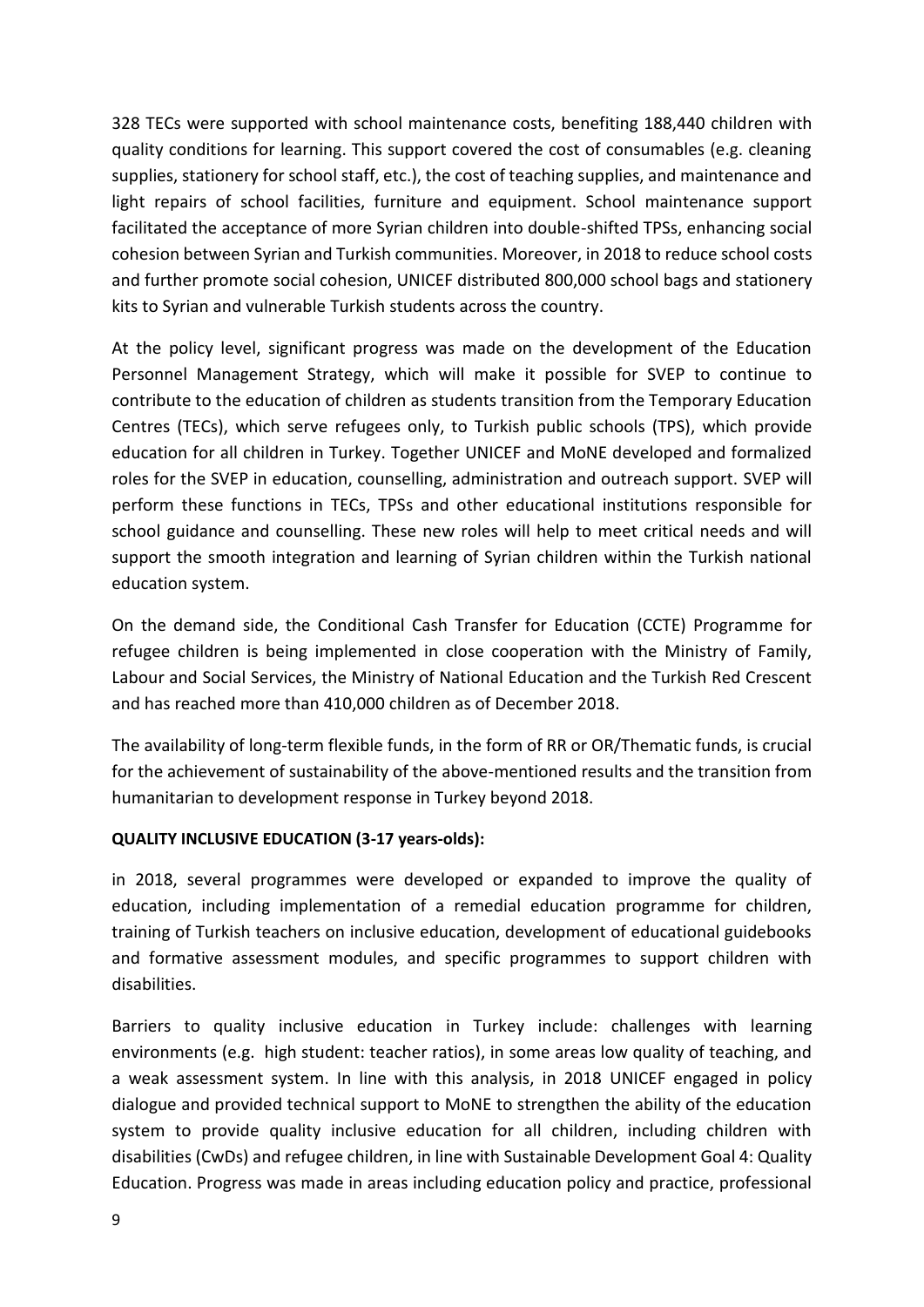development and learning assessment systems and inclusive early childhood education (ECE) for CwDs.

87,003 children (49,083 boys; 37,920 girls), including 7,684 refugees, benefited from the first year of implementation of the Remedial Education Programme, which was developed to support the significant number of children who are unable to reach the expected 3<sup>rd</sup> and 4<sup>th</sup> grades learning achievement levels. In addition, an improved Psychosocial Support (PSS) module, including guidebooks and training for school counsellors and teachers, was developed to improve support for all students suffering from different forms of trauma in Turkey.<sup>6</sup> Training of counsellors to improve their capacity in supporting children in schools suffering from trauma was completed by January 2019.

The use of inclusive education pedagogy and practice remains critical for ensuring that every child in Turkey thrives and is able to learn. To that end, an Inclusive Education Teacher Training Module was developed in 2018 to increase the capacity of Turkish teachers to respond to the needs of the most vulnerable students. By December 2018, training was implemented in all 81 provinces, covering 154,451 teachers and school administrators (70,121 women and 84,330 men).

Global thematic funding contributed to a number of initiatives regarding assessment which were pursued in cooperation with the Ministry of National Education, and which are critical for ensuring that children are fairly assessed and gain the support needed to achieve gradespecific learning outcomes.

An Early Childhood and Primary Education Assessment Framework for Children with Disabilities (CwDs) was developed in 2018, using a participatory approach and based on national and international evidence. Global thematic funding specifically contributed to this activity by supporting a Training of Trainers with 111 participants, of whom 96 were teachers in the programme's 12 pilot provinces (Istanbul, Tekirdag, Izmir, Bursa, Ankara, Adana, Kayseri, Samsun, Trabzon, Erzincan, Elazig, Gaziantep). The ToT was held in parallel sessions and was facilitated by eight academics. The sessions included topics on the assessment framework, as well as on adult education: (1) adult education: learning, barriers and solutions; (2) inclusive education; (3) characteristics of children with disabilities and children at risk; (4) types of assessment in education; (5) assessment strategies, methods and tools; (6) how to develop assessment tools; (7) how to modify assessment tools; (8) how to include families in the assessment process; and (9) best practices in educational assessment. Following the ToT, the 96 teacher participants went to the 12 selected pilot provinces and conducted local trainings for an estimated 682 teachers.

Another assessment programme focused on school- and classroom-based assessment (SCBA) was implemented in 2018, aiming at strengthening teachers' capacity to use formative

**.** 

 $^6$  The different forms of trauma are related to death/grief, suicide, natural disasters, terrorism, migration and sexual abuse.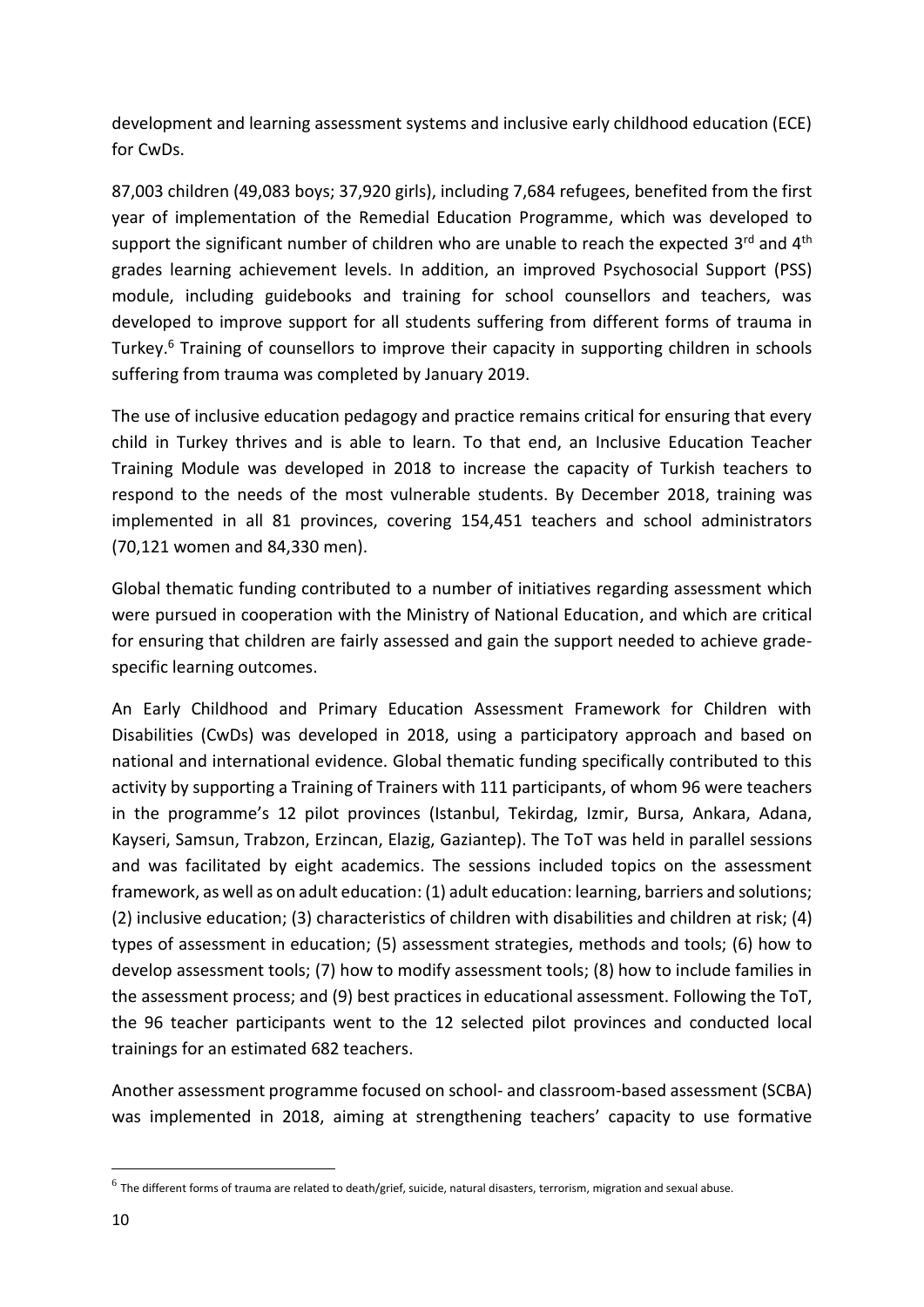assessment techniques in the classroom, thus helping children learn based on feedback that builds upon their knowledge and skills rather than just assessing their achievement. As part of the programme, the development of tools and guidance was completed, and a training module developed and delivered to 185 teachers in a 'Training of Trainers' programme held in Istanbul in September 2018. These teachers subsequently trained 200 more teachers in their own schools and began using the formative assessment tools and strategies in their classrooms at the start of the school year. A round of programme monitoring conducted at the end of October 2018 demonstrated positive feedback from teachers and students about the usefulness of the SCBA programme.

As part of the effort to strengthen the education system for CwDs, the Standardization of Educational Assessment and Diagnostic Tools Programme, completed in April 2018, has aimed to improve educational assessment processes for CwDs so that targeted children can access appropriate education programmes. Educational assessment and diagnostic tool sets were developed and distributed with handbooks to all Counselling and Research Centers (RAMs) in Turkey and teachers were provided with related training. An estimated 465,000 CwDs are expected to benefit from these materials each year.

Moreover, UNICEF has promoted inclusive ECE and supported the access of CwDs to mainstream early childhood and primary education classes and seeks to improve the development and learning of 31,000 children, of whom 350 will be CwDs, using an approach focusing on both families/caregivers and education personnel. In 2018, a conference, several reviews, studies and analysis of needs and existing national education programmes were conducted, while multiple educational support materials, tools as well as teacher training modules were drafted, together with the initiation of an awareness-raising media campaign.

Thematic funds have directly contributed to the results achieved in the area of quality inclusive education in Turkey, which remains of critical importance given the increasing numbers of refugee children coming into the system and the ongoing challenges experienced in maintaining the quality of education for all children in Turkey. Predictable and longer-term funding to support this area will be critical in the coming years with the anticipated decrease of humanitarian funding.

#### **EDUCATION OPPORTUNITIES FOR ADOLESCENTS**

Many girls and boys in Turkey cannot fully realize their right to education at secondary level and acquire the skills to help them fulfil their potential and to be prepared for their adult lives. While Turkey is close to achieving universal access to primary and lower secondary education, access to upper secondary education is not yet sufficient for all children and adolescents, especially vulnerable children, including CwDs, refugees and children from lower socioeconomic backgrounds. Adolescent girls and boys especially face different challenges in accessing formal education and other learning opportunities to develop their skills, including life-skills. In order to combat the barriers to education faced by girls and other adolescents in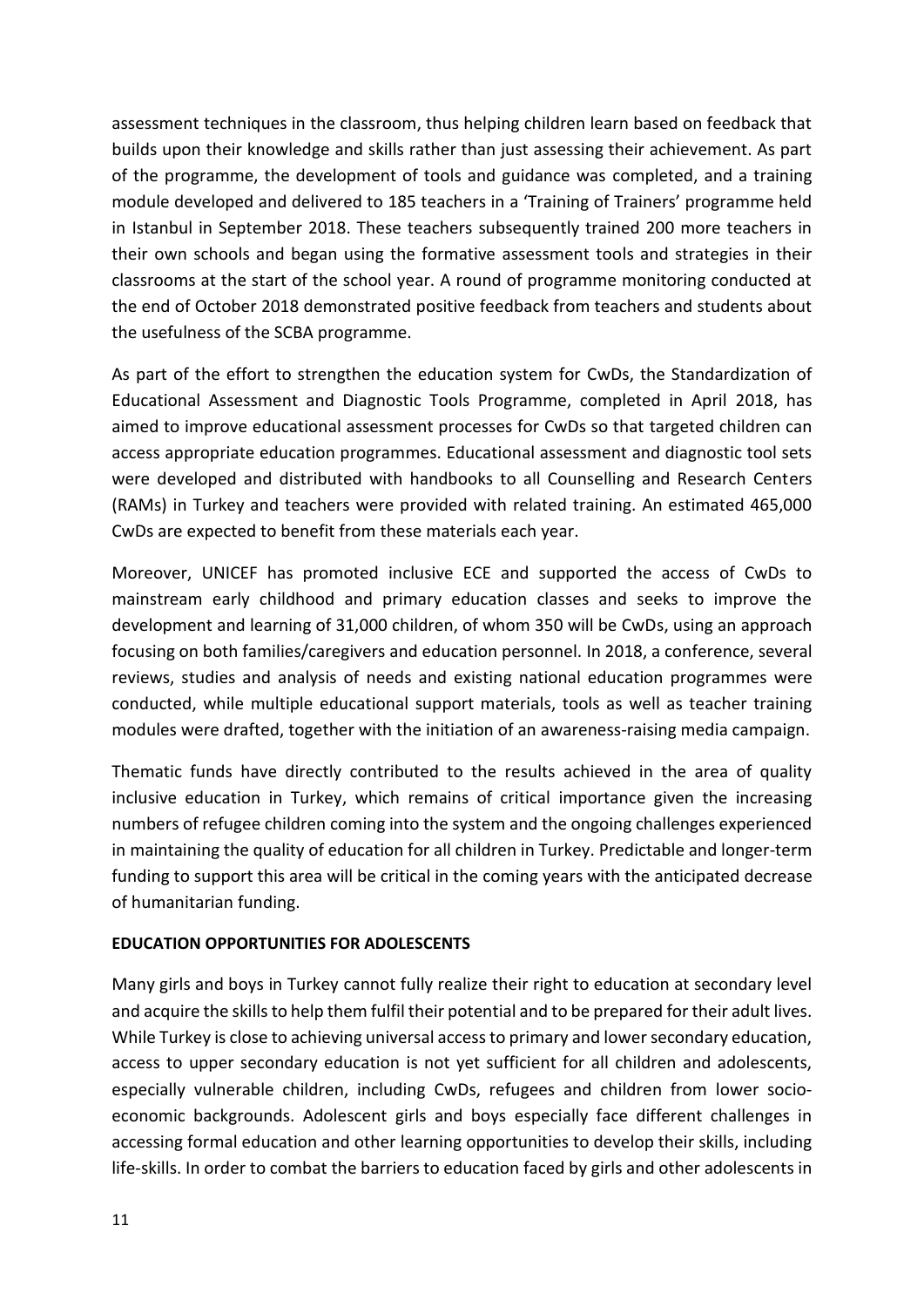Turkey, several initiatives have been undertaken by UNICEF with the Government of Turkey in the past year.



UNICEF partnered with the Secondary Education General Directorate to further strengthen the capacity of the Ministry of National Education staff to promote an equality and gender-sensitive approach throughout the education system by leveraging educational programming, training and

measurement activities for vulnerable girls and boys. As part of the Enhancing Girls' Education and Gender Equality in Education in Turkey programme, teaching staff were provided with gender-specific guidance materials to be used in 9<sup>th</sup> Grade, 575 teachers and school administrators (246 female, 329 male) participated in gender equality training, and technical assistance was provided in the implementation of a gender equality package in 162 secondary schools in 81 provinces and reached around 24,300 children (12,400 girls, 11,900 boys) in secondary education throughout Turkey. An Activity Booklet for teachers in line with educational gains for 12 subject lessons (for 9<sup>th</sup> and 10<sup>th</sup> grades) was also developed.

Following the completion of the 2017-2018 school semester in which the above-mentioned programme was implemented, a team of consultants conducted a focused monitoring and reporting exercise, and a 2 day workshop for sharing good practices was conducted following implementation. The aim of the workshop was to evaluate implementation, showcase best practices from pilot schools, and plan for the next steps of implementation in the upcoming academic year. 323 school administrators and teachers (174 female, 149 male) took part in the event. Schools demonstrated best examples in different aspects of



'gender sensitive-school standards' and were presented with awards, which included donations of books to school libraries.

Also contributing to evidence generation for increased gender equality in education, in 2018 UNICEF worked on a study to identify and better understand the bottlenecks and barriers to girls' education, especially upper secondary education, and related gender dynamics in the country. The findings of the study will inform the design of initiatives, including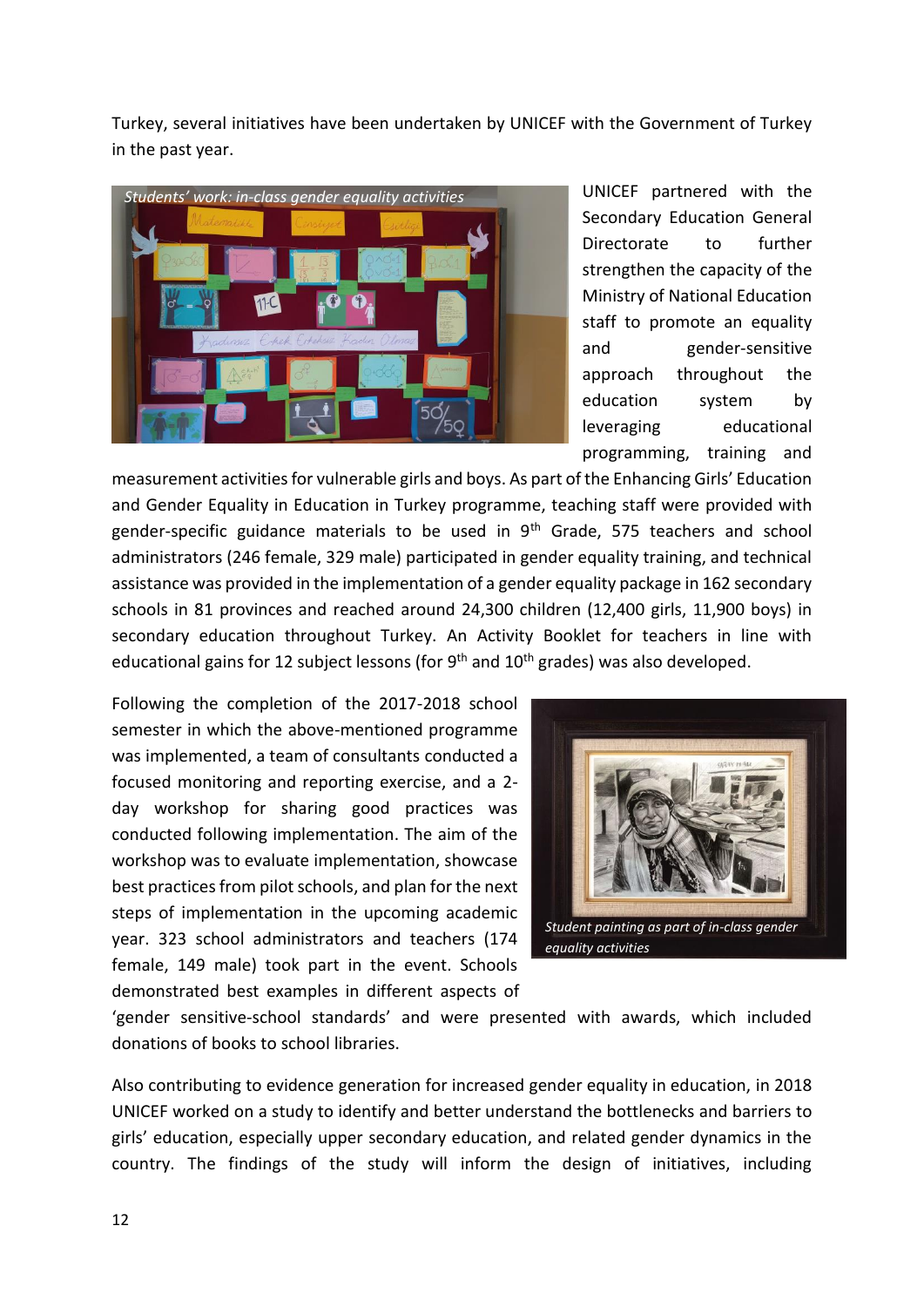communication campaigns, to better promote gender-sensitive and inclusive education services.



Based on the findings and recommendations from the studies carried out on out-of-school children and causes of class repetition and school drop-outs<sup>7</sup>, UNICEF continued to support MoNE to develop and pilot a School Orientation Programme for Grade 9 (SOPG-9), which specifically focuses on the issue of nonattendance and drop-out.<sup>8</sup> Previous pilot implementation indicated that the School orientation programme positively supported students, girls

and boys, in adapting to upper secondary school. As part of UNICEF's continued support in 2018 to this programme, a two-day workshop to inform implementation and further planning of the School orientation programme in the upcoming academic year was held with the participation of MoNE officials, school principals and teachers from 81 provinces in 2018. The SOPG-9 programme reached over 1 million children nationwide in 2018-2019 school year and was endorsed by MoNE for use in all upper-secondary schools in forthcoming years.

Meanwhile, with around 400,000 refugee children still out of school, the educational needs of refugee adolescents in Turkey remain substantial. Beyond the psychological trauma many have endured in Syria or during displacement, Syrian children and youth – particularly those out of school – are acutely vulnerable to numerous protection risks, including isolation, discrimination, economic and sexual exploitation and child marriage. MoNE and UNICEF are committed to developing specialized support and learning pathways for out of school refugee children (OOSC), particularly adolescents.

In 2018, MoNE and UNICEF launched the Accelerated Learning Programme (ALP), which provides a second chance to refugee children aged 10-18 years old who have already been out of school for some time and are not ready to participate in formal education alongside other children in their own age group. ALP is currently available in a network of 70 public education centers in 12 provinces across the country, offering certified learning with a

**.** 

<sup>7</sup> The Ministry of National Education (MoNE), in cooperation with UNICEF, conducted two studies "Causes of Class Repetition and School Drop-outs in Secondary Education" and "Identifying the Characteristics, Education and Employment Status and Needs of Children in the Age Group 14-18 who are Out of Formal Education". The findings of these studies reveal that 74% of the students who repeated a grade are 9<sup>th</sup> grade students. In addition, 28% of the 9<sup>th</sup> graders were found to be drop-outs.

<sup>&</sup>lt;sup>8</sup> These findings showed that academic failure and drop-out are frequently observed problems in the 9<sup>th</sup> grade. Adjustment to school in grade 9 is important in increasing academic success of students and improving their commitment to school. One of the policy recommendations made, based on the findings of these studies, was the development of an orientation programme for students starting high school. From this point of view, the development of an orientation programme for high school age children and the provision of relevant teacher training for high school teachers started in 2013.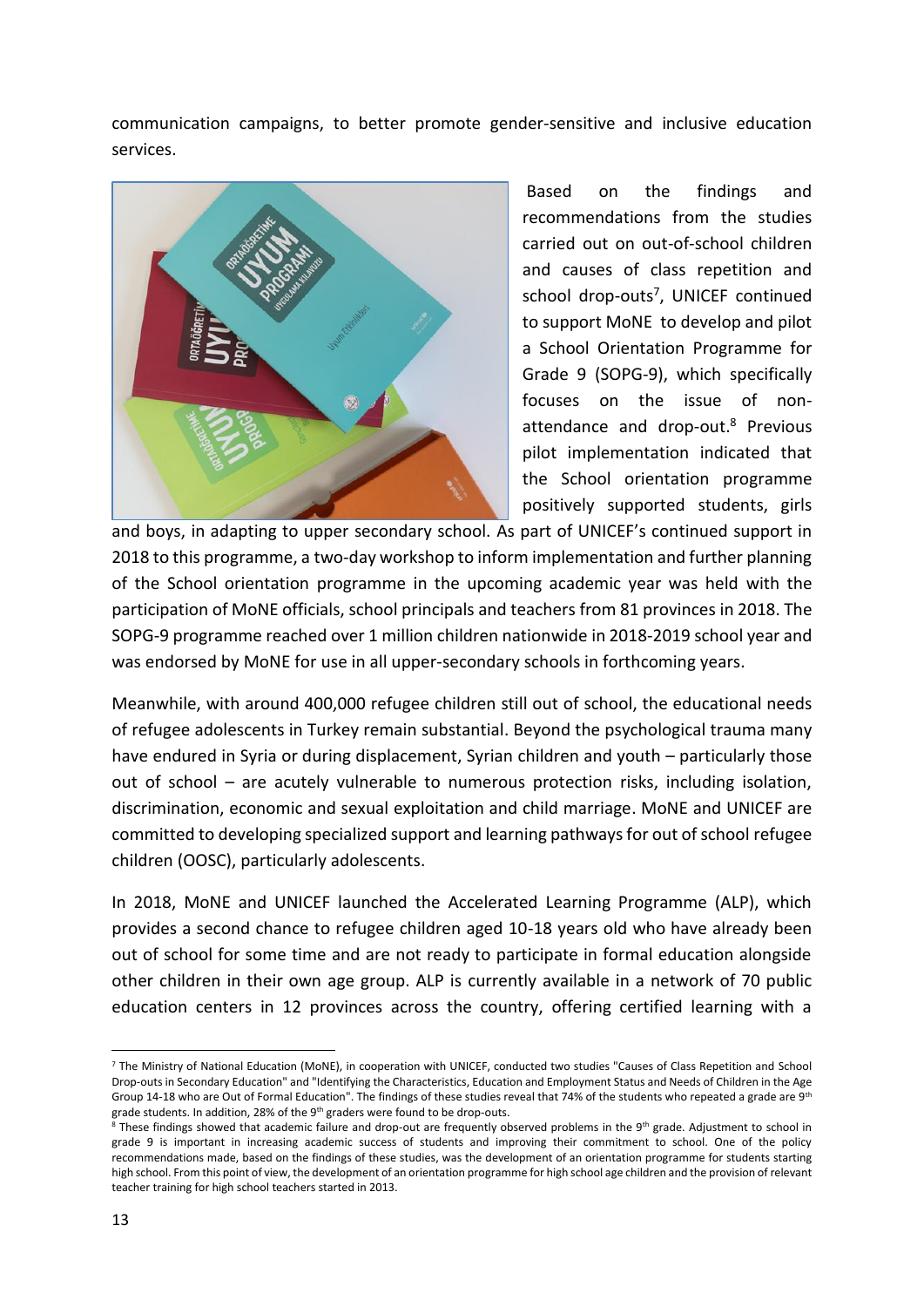curriculum approved by MoNE. As of December 2018, the ALP had benefited 5,656 children (girls: 2,626; boys: 3,030).

Language is another major barrier to the participation and retention of refugee adolescents in education. In 2018, UNICEF collaborated with the Ministry of Youth and Sports (MoYS) in providing Turkish language courses (TLC) at youth centres in 24 provinces, where children can also participate in social activities with their Turkish peers. After completing the first two levels of TLC, learners are referred to Turkish public schools. As of December, 4,406 children (2,012 girls; 2,394 boys) were attending TLCs.

UNICEF also extended its partnership with the Turkish Red Crescent (TRC) to implement a NFE programme in two child and youth centres in Hatay, where basic literacy and numeracy was provided in Arabic to 173 children (84 girls, 89 boys). TLC was provided to 553 children (265 girls; 288 boys) while homework support was provided to 1,054 students at risk of dropping out (561 girls; 493 boys).

In order to expand the reach of these programmes, MoNE and MoYS in collaboration with UNICEF conducted several community-based education outreach campaigns and reached 31,839 children (15,054 girls; 16,785 boys) by December 2018. As a result, 10,490 OOSC (5,309 girls; 5,181 boys) were identified and referred to provincial directorates of National Education for enrolment in formal education. The OOSC who could not be referred to formal education, were referred to age-appropriate non-formal and informal education opportunities.

Due to the complex nature of the education context in Turkey, the availability of flexible, multi-year and non-earmarked funds remains critical for the successful delivery of programmes and services that contribute to children accessing quality inclusive education as well as to achieving overall Country Programme outcomes in Turkey. UNICEF Turkey's education work plan increasingly requires sustained, predictable and flexible funding.

## **Results Assessment Framework<sup>9</sup>**

Thematic funds have directly contributed to the achievement of the below mentioned results, compared to the baseline and initially set targets in the Education sector in Turkey in 2018.

| <b>Outcome Indicators</b><br><b>Outcome Statement</b> | <b>Baseline</b> | <b>Target</b> | <b>Result</b><br>December<br>2018 | <b>Milestones</b><br>for<br>qualitative<br>indicators |
|-------------------------------------------------------|-----------------|---------------|-----------------------------------|-------------------------------------------------------|
|-------------------------------------------------------|-----------------|---------------|-----------------------------------|-------------------------------------------------------|

 $\overline{a}$ <sup>9</sup> The Results assessment framework presents only the indicators, to which thematic funds have directly contributed in 2018, rather than all programme indicators for the education sector.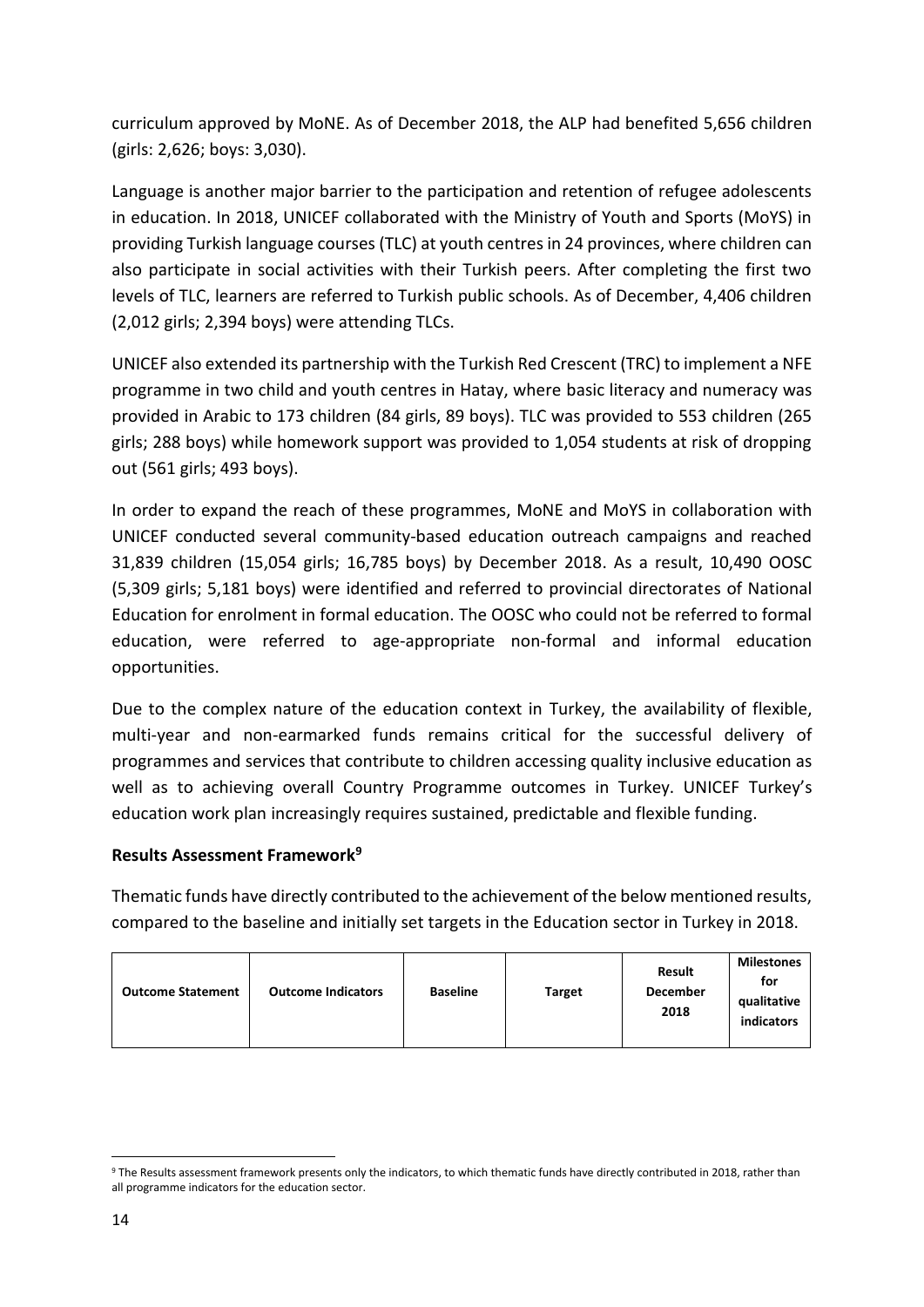| Outcome 1                                                                                                                                                                                                                                                                                              |                                                                                                                                          |                                                                                                                                                                                                                      |                                                                                                                                                                              |                                                     |           |
|--------------------------------------------------------------------------------------------------------------------------------------------------------------------------------------------------------------------------------------------------------------------------------------------------------|------------------------------------------------------------------------------------------------------------------------------------------|----------------------------------------------------------------------------------------------------------------------------------------------------------------------------------------------------------------------|------------------------------------------------------------------------------------------------------------------------------------------------------------------------------|-----------------------------------------------------|-----------|
| By 2020, the<br>education, child and<br>social protection and<br>health systems,<br>NGOs, communities<br>and families provide<br>vulnerable children<br>with increasingly<br>inclusive<br>opportunities to<br>realize their rights to<br>protection,<br>education,<br>development and<br>participation | 1.3: PISA scores in<br>problem-solving and<br>mathematics: share of<br>low/top achievers;<br>gender difference in<br>scores (boys-girls) | (a) Problem-<br>solving (2012):<br>Low achievers-<br>35.8%; Top<br>achievers-<br>2.2%; Gender<br>gap-15. $(b)$<br><b>Mathematics</b><br>(2012): Low<br>achievers-<br>42%; Top<br>achievers-<br>5.9%; Gender<br>gap-8 | a) Problem<br>solving: Low<br>achievers-30%;<br>Top achievers-<br>7%; Gender gap-<br>10.<br>(b) Mathematics:<br>Low achievers-<br>37%; Top<br>achievers-11%;<br>Gender gap-3 | Results will be<br>available at the<br>end of 2019. | <b>NA</b> |

|                          | <b>Output Indicators</b>                                                                                                                        | <b>Baseline</b>                                                                                                              | <b>Target</b>                                                                                                                                                    | Result<br><b>December</b><br>2018                               | <b>Milestones</b><br>for<br>qualitative<br>indicators                                                                                          |
|--------------------------|-------------------------------------------------------------------------------------------------------------------------------------------------|------------------------------------------------------------------------------------------------------------------------------|------------------------------------------------------------------------------------------------------------------------------------------------------------------|-----------------------------------------------------------------|------------------------------------------------------------------------------------------------------------------------------------------------|
| <b>Output Statements</b> | Education assessment<br>system includes tools<br>and frameworks<br>targeting all vulnerable<br>students in line with<br>international standards | There are<br>assessment<br>frameworks<br>and tools that<br>partially meet<br>the needs of<br>some<br>vulnerable<br>students. | 2020: Education<br>assessment tools<br>and frameworks<br>in line with<br>international<br>standards are<br>disseminated<br>throughout the<br>education<br>system | Framework<br>and tools are<br>currently<br>under<br>development | 2019:<br>framework<br>s and tools<br>for<br>assessing<br>different<br>needs of all<br>vulnerable<br>children<br>are<br>developed<br>and tested |

#### <span id="page-14-0"></span>**IV. FINANCIAL ANALYSIS**

In 2018, UNICEF Turkey Education Programme had a planned budget for the thematic area of education of US\$118.8 million as detailed below in Table 1. Actual expenditure was US\$104 million (88%) of the required amount, leaving a gap of 12%. Funds spent included Regular Resources of US\$1 million, Other Resources-(Regular) of US\$25.7 million and Other Resources (Emergency) of US\$ 77.8 million. Education Thematic contributions represented only 0.2% of the total funded amount in 2018 (as per Table 2). UNICEF Turkey also received thematic humanitarian contribution of US\$225,000 in 2018 against the 3RP appeal for Education, which have been critical to realizing the results reported for 2018.

A key factor in UNICEF's ability to implement efficiently and at scale is working through existing national systems and capacities (including local authorities and NGO partners) to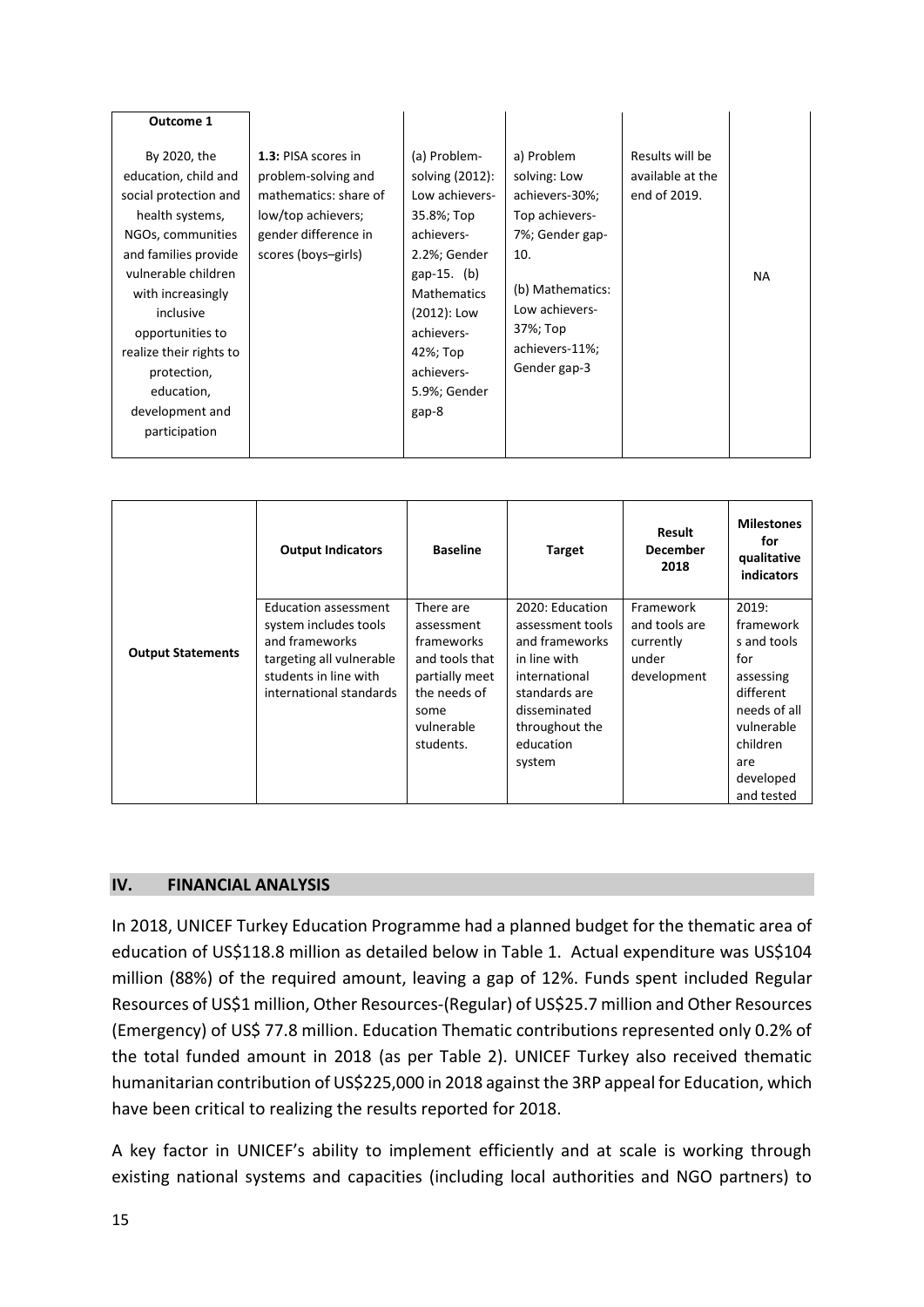meet the needs of vulnerable refugee children. Turkey is an upper-middle income country with a strong national capacity and relatively robust civil society; in 2018, over 90% of UNICEF's partners in Turkey were local or national.

In 2018, procurement of services and supplies has been done in a competitive and transparent manner and UNICEF used its economies of scale to get the best global prices, ensuring quality through coordination with our supply section.

Achieving economy, efficiency and effectiveness of implementation is also dependent on availability of predictable flexible funding for humanitarian and development programming. The flexibility and predictability of thematic funds give UNICEF the required space to plan better and more long-term, while enabling UNICEF to respond quickly to new challenges or emerging needs.

#### **Table 1: 2018 Planned budget for the thematic sector: Education**

| <b>Intermediate Result</b>                     | <b>Funding Type</b> | <b>Planned Budget</b> |  |  |
|------------------------------------------------|---------------------|-----------------------|--|--|
|                                                | <b>RR</b>           |                       |  |  |
| 22-01 Equitable access to<br>quality education | <b>ORR</b>          | 20,309,500            |  |  |
|                                                | <b>ORE</b>          | 88,490,000            |  |  |
|                                                | <b>RR</b>           | 200,000               |  |  |
| 22-02 Learning outcomes                        | <b>ORR</b>          | 5,155,000             |  |  |
|                                                | <b>ORE</b>          | 4,400,000             |  |  |
|                                                | <b>RR</b>           |                       |  |  |
| 22-03 Skills development                       | <b>ORR</b>          | 100,000               |  |  |
|                                                | <b>ORE</b>          | 240,000               |  |  |
| <b>Sub-Total Regular Resources</b>             |                     | 200,000               |  |  |
| <b>Sub-Total Other Resources -</b>             |                     |                       |  |  |
| <b>Regular &amp; Emergency</b>                 |                     | 118,694,500           |  |  |
| <b>Grand Total</b>                             |                     | 118,894,500*          |  |  |

#### **Planned for the Country Programme 2018 (in US Dollar)**

\*The overall planned budget for Education for 2018 excludes the CCTE programme funding and needs, which even though in the 3RP is part of the Education section appeal, is encoded under Social Protection in the UNICEF system.

#### **Table 2: Country-level Thematic contributions to thematic pool received in 2018**

**Thematic Pool: Education Thematic Contributions Received for Education by UNICEF Turkey in 2018 (in US Dollars**)

| <b>Donors</b> | <b>Grant Number   Contribution</b> |        | <b>Programmable</b> |
|---------------|------------------------------------|--------|---------------------|
|               |                                    | Amount | <b>Amount</b>       |
|               |                                    |        |                     |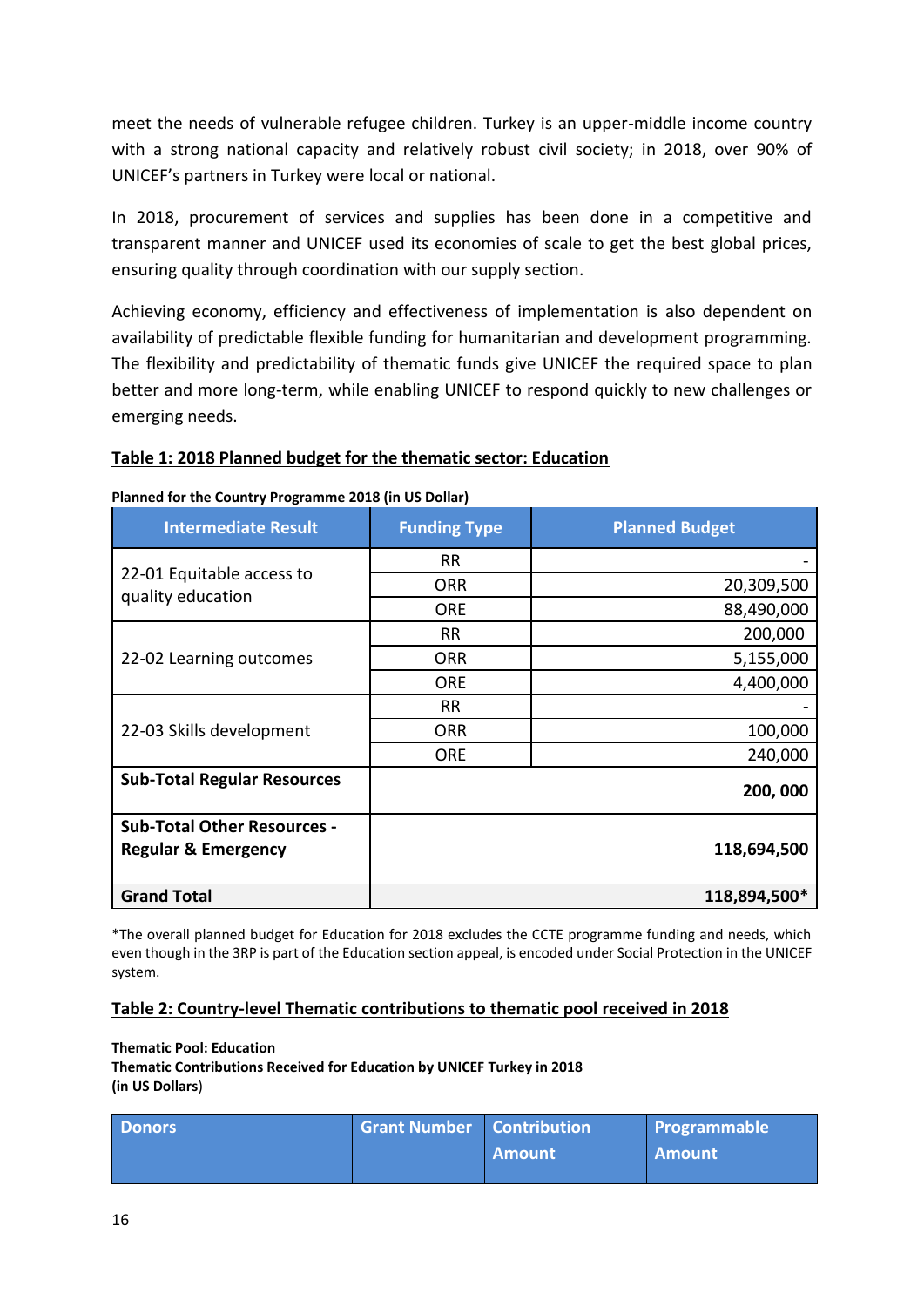| Netherlands Committee for<br><b>UNICEF</b> | SC1899040005 | 149,343 | 142,231 |
|--------------------------------------------|--------------|---------|---------|
| <b>Total</b>                               |              | 149,343 | 142,231 |

In 2018, UNICEF Turkey received as a contribution to the thematic education pool of US\$149,343 from the Netherlands Committee for UNICEF. The flexible nature of these thematic funds, supported the scaling up of education interventions and achievement of improved quality and inclusive education as reflected in the results achieved.

## **Table 3: Expenditures in the Thematic Sector**

## **Thematic Sector: Education**

## **Turkey**

**2018 Expenditures by Key-Results Areas (in US Dollars)**

|                                                   | <b>Expenditure Amount*</b>            |                                                      |                                    |                                         |
|---------------------------------------------------|---------------------------------------|------------------------------------------------------|------------------------------------|-----------------------------------------|
| <b>Organizational</b><br><b>Targets</b>           | <b>Other Resources</b><br>- Emergency | <b>Other</b><br><b>Resources -</b><br><b>Regular</b> | <b>Regular</b><br><b>Resources</b> | <b>All Programme</b><br><b>Accounts</b> |
| 22-01 Equitable<br>access to quality<br>education | 74,631,904                            | 22,366,082                                           | 711,151                            | 97,709,136                              |
| 22-02 Learning<br>outcomes                        | 3,045,772                             | 3,423,648                                            | 306,744                            | 6,776,164                               |
| 22-03 Skills                                      | 233,504                               | 6,060                                                | 1,755                              | 241,319                                 |
| development                                       | 77,911,180                            | 25,795,790                                           | 1,019,649                          | 104,726,619                             |
| Total                                             |                                       |                                                      |                                    |                                         |

\*All expenses are provisional and subject to change.

During 2018, UNICEF Turkey spent US\$104.7 million on the Education thematic areas, within the three organisational targets listed in the above table. US\$97.7 million was spent to support equitable access to equality education, US\$6.7 million was spent on activities related to learning outcomes, and US\$241,000 funded interventions on skills development.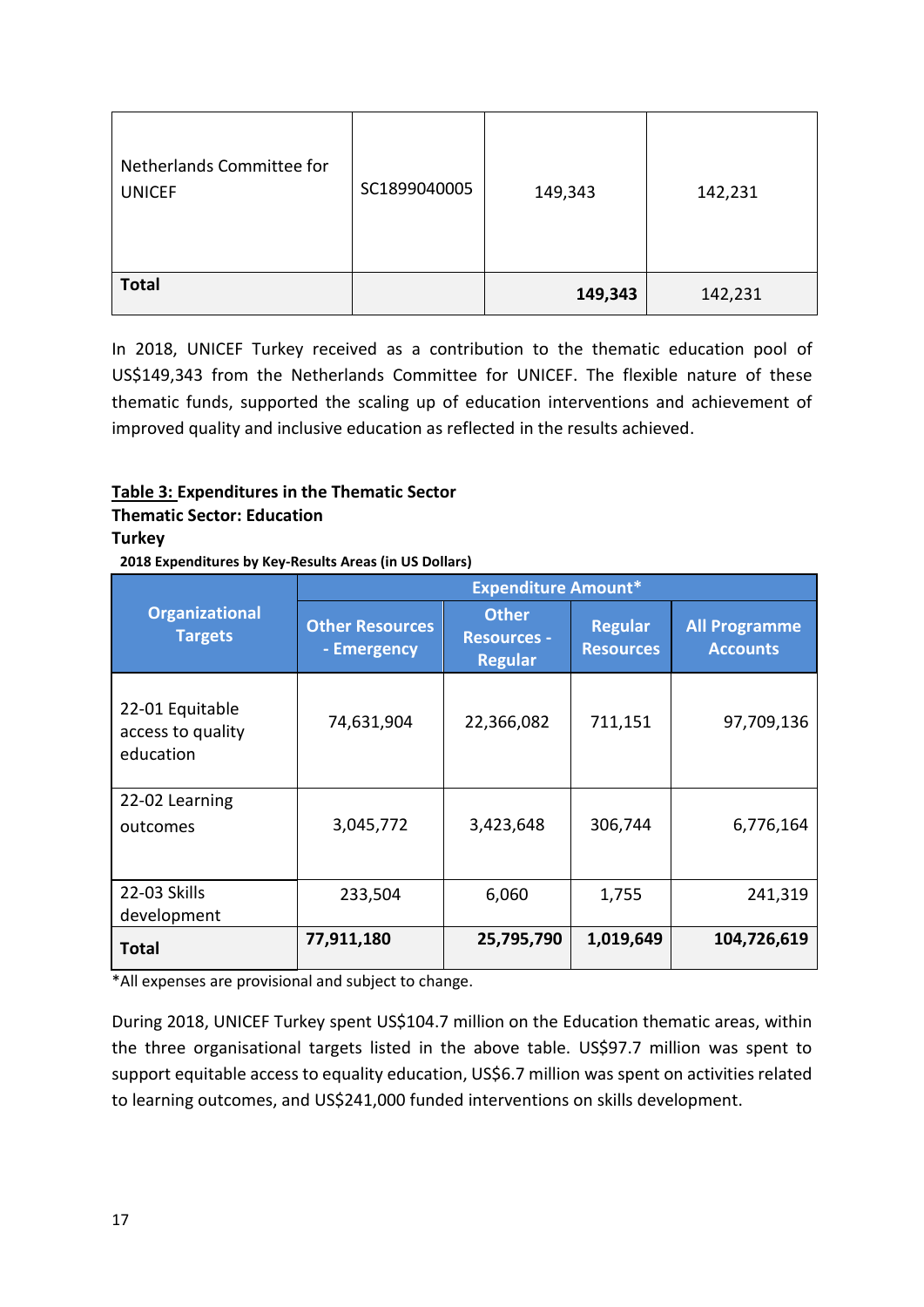## **Table 4: Thematic Expenses by Results Area (in US Dollars)**

| <b>Organizational</b>       |                                              | <b>Expenditure amount</b>                  |                                   |
|-----------------------------|----------------------------------------------|--------------------------------------------|-----------------------------------|
| <b>Targets</b>              | <b>Other Resources -</b><br><b>Emergency</b> | <b>Other Resources -</b><br><b>Regular</b> | <b>All Programme</b><br>Accounts* |
| 22-01 Equitable             | 162,667                                      |                                            | 162,667                           |
| access to quality           |                                              |                                            |                                   |
| education                   |                                              |                                            |                                   |
| 22-02 Learning<br>outcomes  | $-143,395$                                   | 584,211                                    | 440,888                           |
| 22-03 Skills<br>development | $-16,509$                                    |                                            | $-16,509$                         |
| <b>Total</b>                | 2,754                                        | 584,527                                    | 587,282                           |

\*All expenses are provisional and subject to change.

The overall expenditure in 2018 of US\$587,282 in thematic funds by the Education sector included education thematic funds (ORR) of US\$584,527, carried forward from 2017, and global humanitarian thematic (ORE) of US\$2,754, allocated in 2018, in order to achieve the planned results under the three above mentioned results areas.

## **Table 5: Expenses by Specific Intervention Codes (in US Dollars)**

| <b>Specific Intervention Codes</b>                                       | Expense*   |
|--------------------------------------------------------------------------|------------|
| 22-01-03 Provision of (formal and non-formal) primary education          | 73,249,651 |
| (including in temporary learning spaces)                                 |            |
| 22-01-11 Other activities for equitable access to quality education e.g. | 11,191,076 |
| school feeding, school grants                                            |            |
| 26-07-01 Operations support to programme delivery                        | 4,589,162  |
| 22-01-05 Provision of (formal and non-formal) multiple-levels or         | 3,671,477  |
| alternative pathways of education (including in temporary learning       |            |
| spaces)                                                                  |            |
| 28-07-04 Management and Operations support at CO                         | 3,600,538  |
| 22-02-20 System strengthening - teacher development, management,         | 3,293,548  |
| and support                                                              |            |
| 22-02-18 System strengthening - learning assessment systems              | 1,172,660  |
| 22-02-19 System strengthening - mother tongue / multilingual             | 847,364    |
| education                                                                |            |
| 22-02-26 Education sector planning including coordinating role, SDG 4,   | 697,968    |
| etc.                                                                     |            |
| 26-04-01 CO/RO Supply - technical assistance and collaboration in        | 632,506    |
| supply chain, procurement of goods and services, and logistics           |            |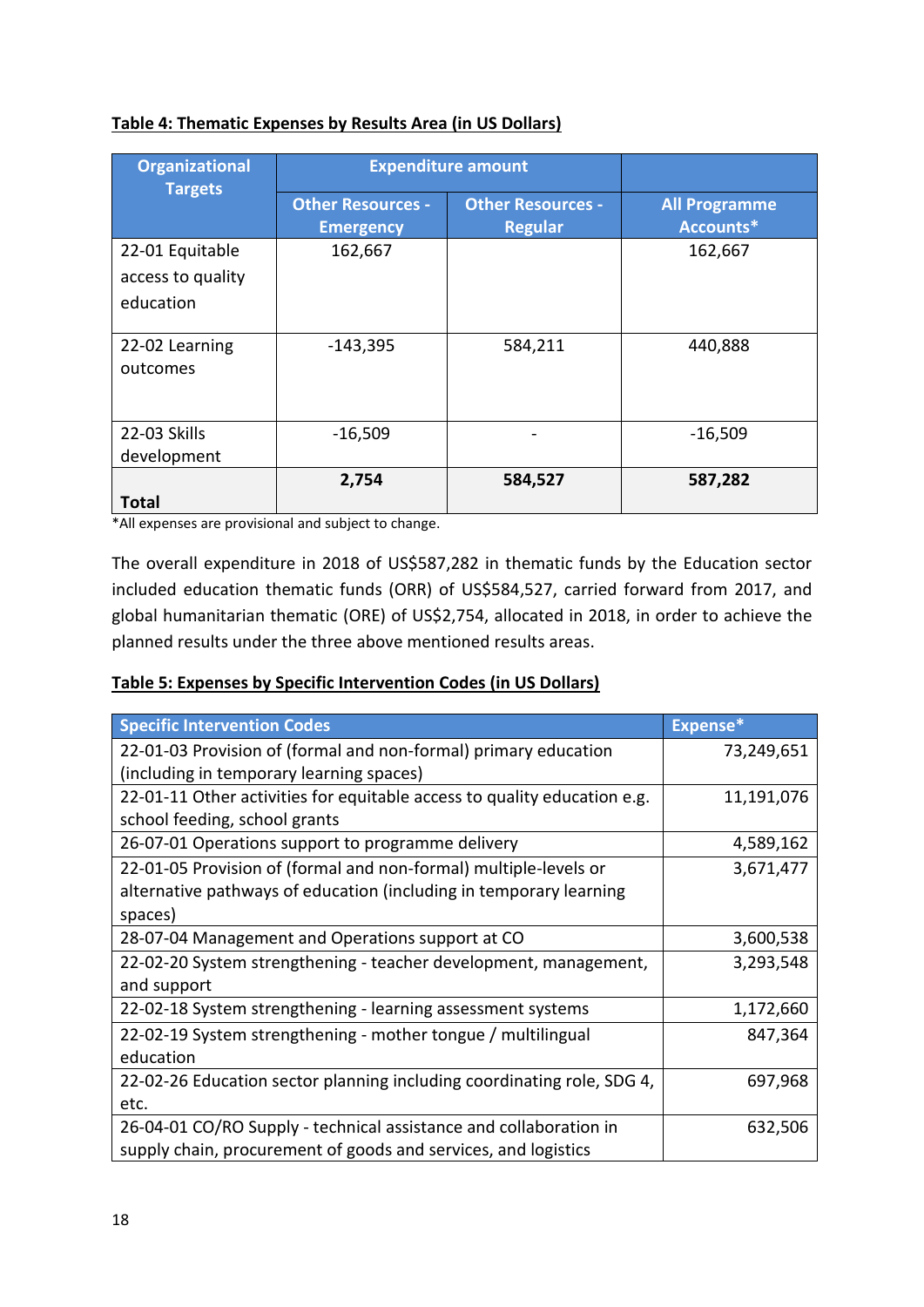| 22-01-06 System strengthening - inclusive education for children with<br>disabilities    | 529,415     |
|------------------------------------------------------------------------------------------|-------------|
| 26-06-11 Independent national child rights institution / ombudsperson                    | 272,519     |
| 22-03-02 Provision of skills development for adolescents (10-19 year-                    | 218,744     |
| olds) (including in temporary learning spaces)                                           |             |
| 26-06-07 Leading brand                                                                   | 201,340     |
| 22-01-01 Provision of (formal and non-formal) early learning / pre-                      | 159,598     |
| primary education (including in temporary learning spaces)                               |             |
| 26-02-09 Field monitoring                                                                | 102,997     |
| 26-02-04 Stimulating demand for and capacity to use data                                 | 92,364      |
| 22-01-15 Education sector planning including coordinating role, SDG 4,                   | 67,191      |
| etc.                                                                                     |             |
| 22-02-22 System strengthening - gender-responsive teaching and                           | 57,620      |
| learning (excluding SRGBV)                                                               |             |
| 26-02-01 Situation Analysis or Update on women and children                              | 34,859      |
| 26-01-01 Country programme process (including UNDAF planning and                         | 34,404      |
| CCA)                                                                                     |             |
| 26-02-08 Programme monitoring                                                            | 6,352       |
| 26-06-08 Emergency preparedness (cross-sectoral)                                         | 5,271       |
| 26-06-05 Leading voice                                                                   | 4,845       |
| 27-02-01 HQ Supply - technical excellence in supply chain,                               | 2,916       |
| procurement of goods and services, and logistics; including creating                     |             |
| healthy markets, supply financing solutions, and sustainable national                    |             |
| supply chain systems                                                                     |             |
| 26-03-02 Capacity and skills development for social behaviour change                     | 2,528       |
| 26-05-01 Building evaluation capacity in UNICEF and the UN system                        | 2,336       |
| 22-02-25 Education Management Information System (EMIS)                                  | 1,969       |
| (excluding learning assessment systems)                                                  |             |
| 22-03-06 System strengthening - gender equitable skills development<br>(excluding SRGBV) | 1,716       |
| 22-02-24 Education humanitarian cluster/humanitarian sector                              | $-985$      |
| coordination                                                                             |             |
| 22-03-09 Education humanitarian cluster/humanitarian sector                              | $-1,221$    |
| coordination                                                                             |             |
| 22-01-13 Education humanitarian cluster/humanitarian sector                              | $-16,108$   |
| coordination                                                                             |             |
| 26-03-04 Community engagement, participation and accountability                          |             |
| <b>Grand Total</b>                                                                       | 104,726,619 |

\*All expense amounts are provisional and subject to change.

This table presents expenditure disaggregated by key specific interventions under the Education programme. Out of the US\$104.7 million spent in 2018, US\$ 73 million funded the provision of formal and non-formal primary education, while US\$11 million contributed to other activities increasing equitable access to quality education, which are the main focus areas of UNICEF education programme in Turkey.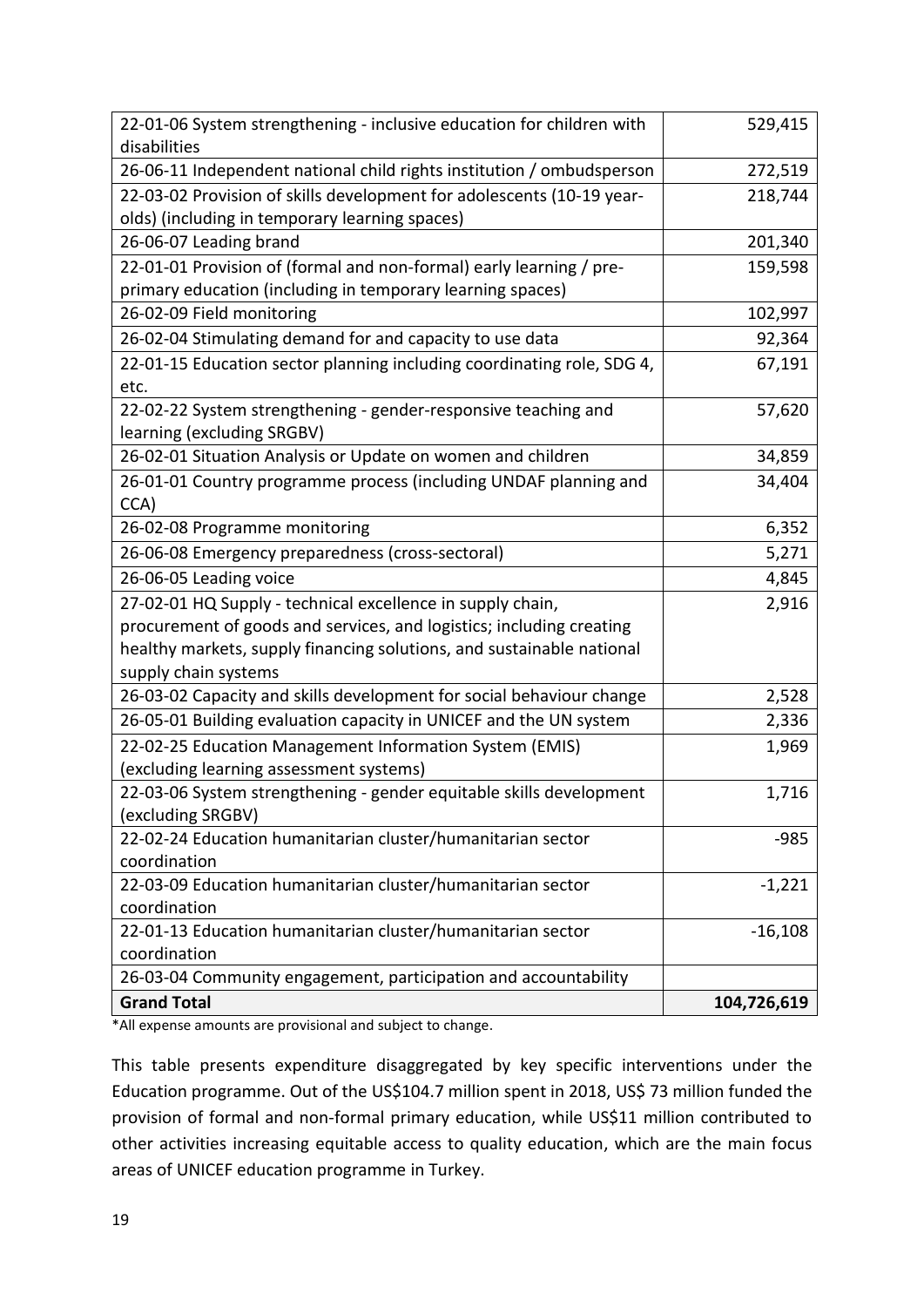| Table 6: Planned budget for 2019 (in US Dollars) |
|--------------------------------------------------|
|--------------------------------------------------|

| <b>Intermediate</b><br><b>Result</b>                                                     | <b>Funding Type</b> | <b>Planned Budget</b> | <b>Funded</b><br><b>Budget</b> | <b>Shortfall</b> |
|------------------------------------------------------------------------------------------|---------------------|-----------------------|--------------------------------|------------------|
| 22-01 Equitable<br>access to quality<br>education                                        | RR                  |                       |                                |                  |
|                                                                                          | <b>ORR</b>          | 2,115,521             | 2,115,521                      |                  |
|                                                                                          | <b>ORE</b>          | 144,771,573           | 58,263,460                     | 86,508,113       |
| 22-02 Learning<br>outcomes                                                               | <b>RR</b>           | 400,000               | 100,000                        | 300,000          |
|                                                                                          | <b>ORR</b>          | 300,000               | 266,807                        | 33,193           |
|                                                                                          | <b>ORE</b>          | 6,100,000             | 3,297,166                      | 2,802,834        |
| 22-03 Skills<br>development                                                              | <b>RR</b>           |                       |                                |                  |
|                                                                                          | <b>ORR</b>          | 40,002                | 40,002                         |                  |
|                                                                                          | <b>ORE</b>          | 2,200,000             | 1,466,139                      | 733,861          |
| <b>Sub-total Regular</b><br><b>Resources</b>                                             |                     | 400,000               | 100,000                        | 300,000          |
| <b>Sub-total Other</b><br><b>Resources -</b><br><b>Regular &amp;</b><br><b>Emergency</b> |                     | 155,527,096           | 65,449,095                     | 89,997,997       |
| <b>Grand Total</b>                                                                       |                     | 155,927,096           | 65,549,095                     | 90,297,997       |

For 2019, UNICEF requires in Education US\$155.5 million, with a current gap of 41% (US\$90 million). To address the existing funding gap, flexible non-earmarked, multi-year funds are required to support the sustainability of results achieved throughout 2018. Flexible thematic funding is crucial for exploring a longer-term approach of cooperation with MoNE aiming at the development of a sustainable inclusive education system able to respond to the educational needs of all children.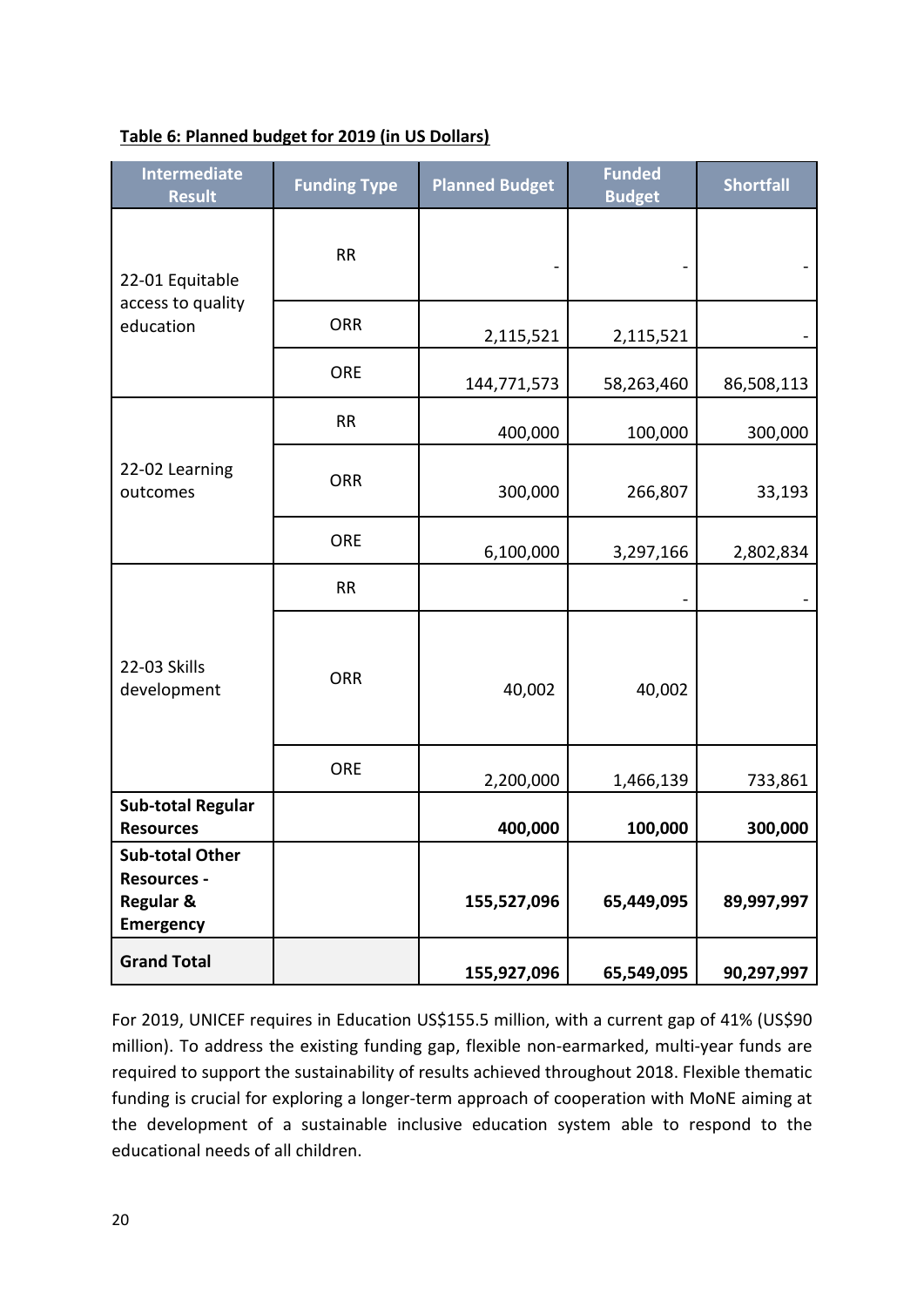#### <span id="page-20-0"></span>**V. FUTURE WORK PLAN**

In 2019, UNICEF will continue implementing activities included in the areas of: 1) formal access to education; 2) quality inclusive education; and 3) education opportunities for adolescent girls and boys.

Specifically, UNICEF will continue working on policy development and on the expansion of community- and home-based ECE in line with MoNE's policy of ensuring that all children have access to at least one year of pre-primary education by 2023. Regarding the refugee community, UNICEF will continue to strengthen the education system's capacity to provide quality services to Syrian children, including supporting Syrian Volunteer Education Personnel with incentives, further developing the Education Personnel Management Strategy with MoNE to support the transition of SVEPs into various roles in the Turkish public education system, and facilitating linkages between the Foreign Student Information Management System (YOBIS) and the Education Information Management System (EMIS) for Turkish students (e-Okul).

For all children in Turkey, UNICEF will continue to support the provision of the Remedial Education Programme, needs-based pre-service teacher training programmes for Turkish teachers and SVEPs, inclusive education training for ECE and primary school teachers and administrators, and the capacity development of personnel in RAMs (Counselling and Research Centers). Further capacity development will focus on providing teacher training on how to teach Turkish as a Second Language, addressing a major barrier to formal education experienced by refugee children. In terms of assessment systems, UNICEF will continue to work on ECE and primary assessment frameworks and tools for CwDs and for all children.

In 2019, the MoNE-OECD-UNICEF Education Assessment and Evaluation Review process will continue. This strategic initiative is one of the areas in which UNICEF Turkey plans to expand its upstream technical and policy level engagement with the GoT and other partners in education. In addition, multi-age programming especially for children in rural areas will be enhanced in 2019.

Activities focusing on adolescents will also continue in 2019, including the Accelerated Learning Programme (ALP) and scaling up of implementation of other non-formal education (NFE) opportunities, such as Turkish language courses, as well as efforts to strengthen the Technical and Vocational Education and Training (TVET) Centers around the country, which provide learners with a critical link to livelihood activities.

For the continuation of the above mentioned activities, particularly in the areas of Early Childhood Education, Inclusive Education Teacher Training, Assessment and Standards of Children with Disabilities, as well as in emerging needs-based programmes and activities with a focus on inclusive education, social cohesion and resiliency, flexible thematic funds and soft earmarked funds are required not only to bridge the existing education funding gap of 41%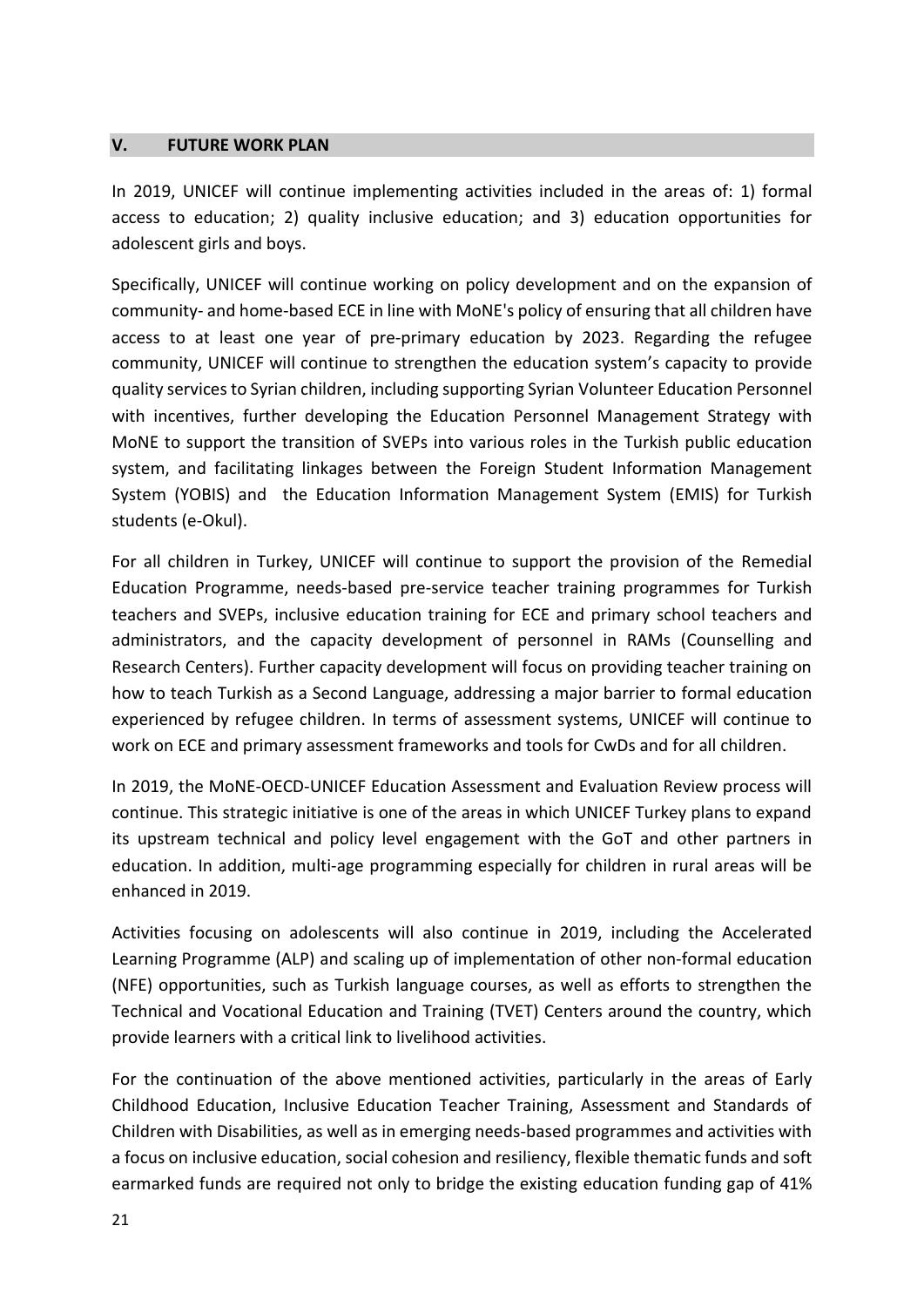for 2019 but also to support the Government of Turkey during the transition period to a more development-focused, long-term and sustainable response.

## <span id="page-21-0"></span>**VI EXPRESSION OF THANKS**

UNICEF Turkey expresses its sincere appreciation to all donors that have supported its work in education and have made possible the achievement of results described in this report. Thematic funding provides greater flexibility, and opportunity for innovation and promotes longer term planning and sustainability of programming. UNICEF also expresses its gratitude to all its partners including the Ministry of National Education, the Ministry of Youth and Sports and the Ministry of Family, Labour and Social Services, and civil society organizations which all contributed to the results of 2018.